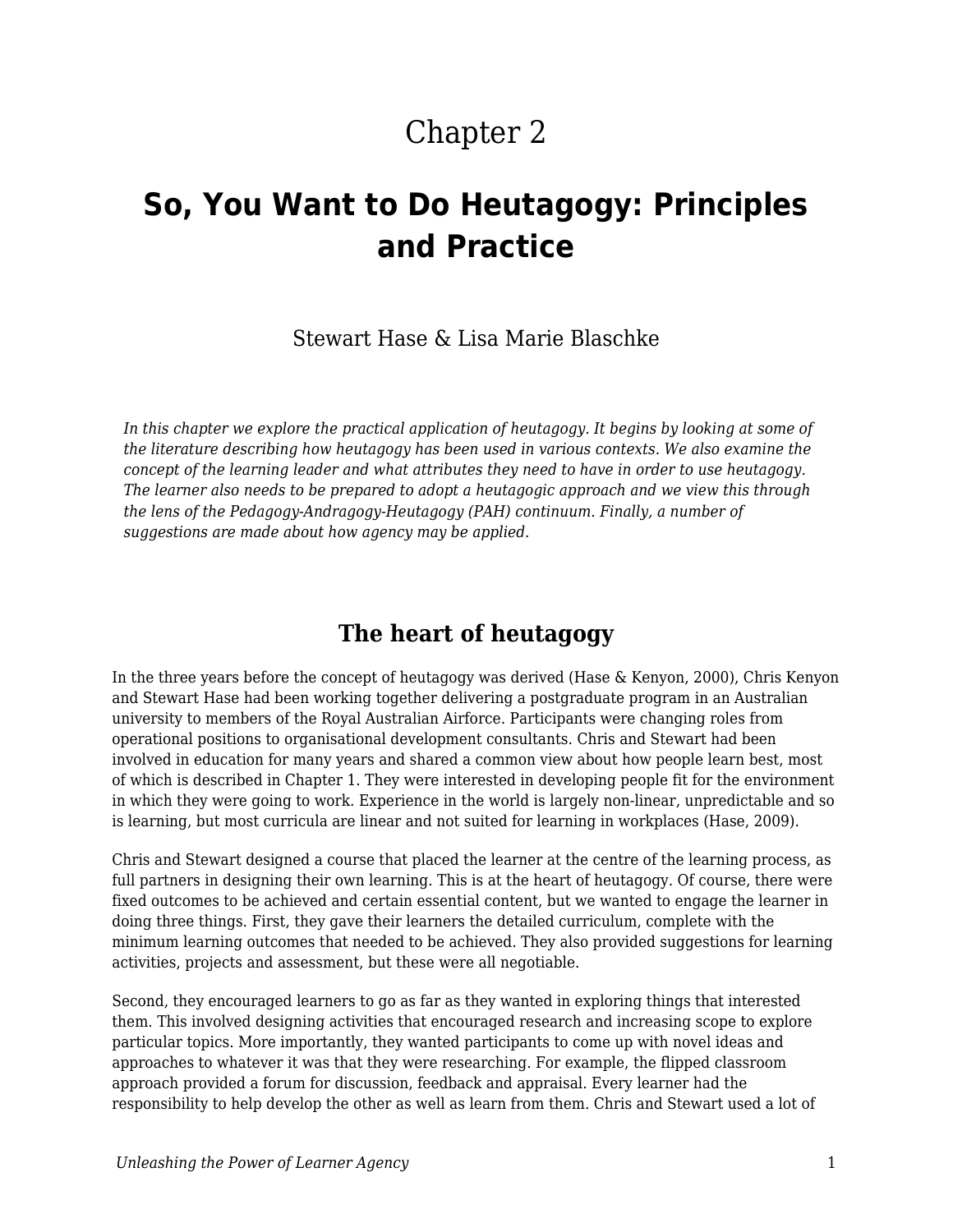experiential learning in which they accessed emotions to motivate and embed learning. Project-based learning was a major learning process that was also negotiable. As much as possible, scaffolding was avoided so that many parts of the curriculum could be melded together in a project and not seen as sequential. Thus, didactic teaching was avoided completely, enabling the learner to use the resources available to them on the Internet, in the library and by talking to experts in the field.

Third, the learners designed, in consultation with them, their own assessment. The assessment was formative rather than summative, aiming to be a learning experience rather than a challenge. Thus, assessment was chunked and associated with learning activities. So, Chris and Stewart were interested in developing people as capable learners, as well as capable practitioners – the two being seen as interrelated. The aim of enabling learners to engage in areas of interest to them was also at the front of negotiated assessment, while not losing the achievement of important outcomes.

Finally, Chris and Stewart focused on self-reflection as a central part of learning with the aim of developing lifelong learners as a part of being professional practitioners. Successful self-reflection is an important skill and it was treated as a developmental process, using group and individual activities to increase self-efficacy and capability.

It was from these humble beginnings that the concept of heutagogy was derived as an extension to andragogy, and antithetical to pedagogy (Hase & Kenyon, 2000). Since that early foray into applying their ideas, large numbers of educators around the world have been prepared to experiment with heutagogy and add to its body of knowledge.

One result of these experiments has been the identification of five main principles underpinning heutagogy (Blaschke & Hase, 2015, 2019; McAuliffe et al, 2011). These are:

- **Learner agency**: The fundamental, central principle of heutagogy is learner agency, where the student is the primary agent of his or her learning, with the learner making decisions about learning, from what will be learned and how, to whether learning has been achieved and to what degree (e.g., self-assessment).
- **Self-efficacy and capability**: Also central to the theory are the principles of 1) self-efficacy, which is the learner's belief in his or her own abilities, and 2) capability, which is the ability of the learner to demonstrate an acquired competency or skill in new and unique environments; the resultant experience of both has the potential to create transformational learning.
- **Metacognition and reflection**: Reflecting upon and critically thinking about what has been learned and the process of learning, in the form of double-loop learning (metacognition), is another principle of heutagogy.
- **Non-linear learning**: The learning path is directed by the learner, and is not pre-defined or sequential, as the learner is responsible for identifying what will be learned and how. As a result, this path can often be chaotic and divergent – much like learning in connectivist and rhizomatic learning environments.
- **Learning how to learn**: While this is partly inherent in the other principles, McAuliffe et al (2011) single out this factor as a key principle of heutagogy.

# **Towards an evidence-based practice**

Heutagogy was built on the shoulders of giants in areas such as constructivism, humanism, capability, systems thinking, and action learning and this has been described extensively elsewhere (e.g. Hase & Kenyon, 2000, 2007; Hase, 2016) and is outlined in Chapter 1 of this book. Since that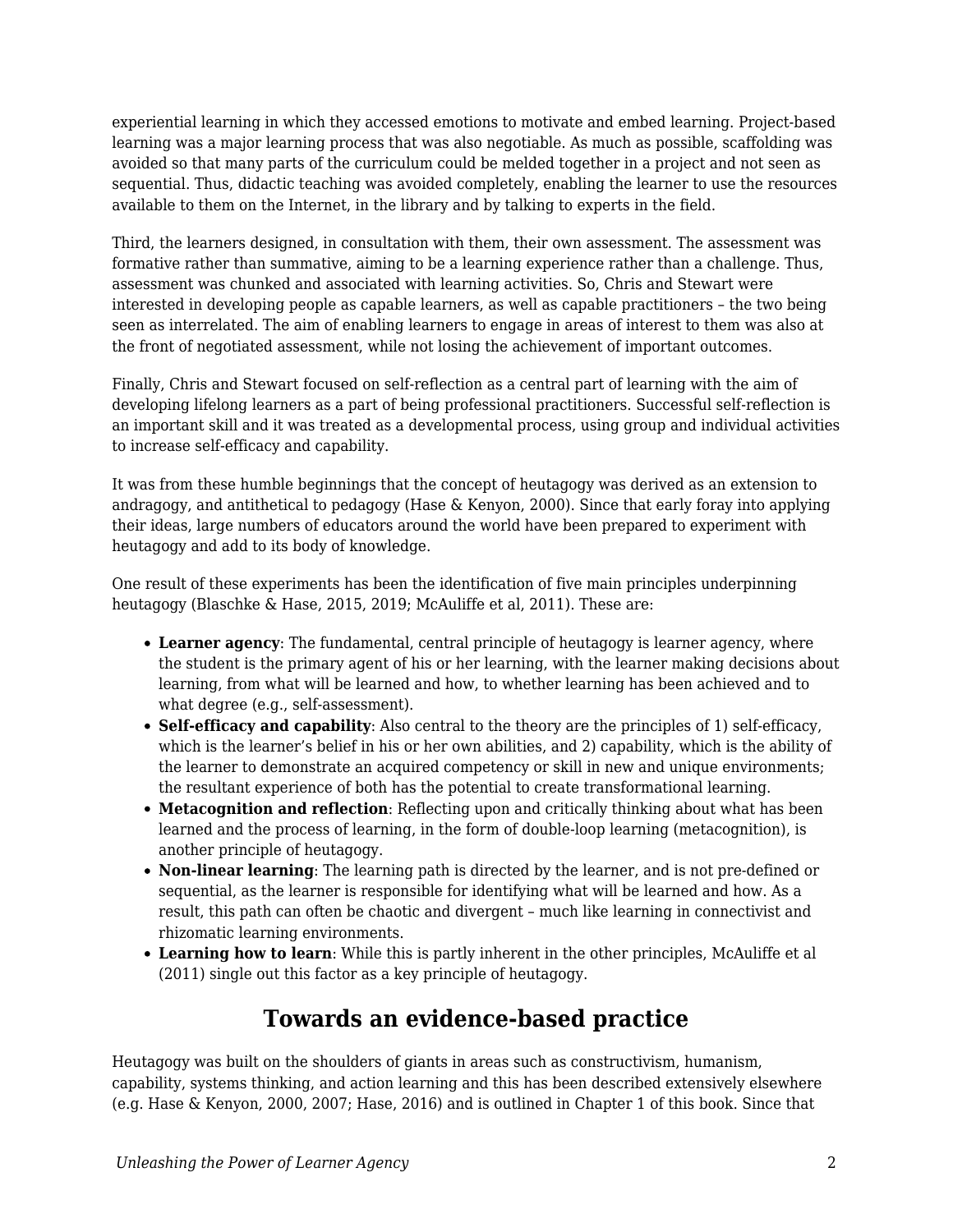time, the principles and practice of heutagogy have expanded and refined considerably as more knowledge about how we learn have come to light and people have experimented with selfdetermined learning and learner agency. In particular, connectivism and rhizomatic learning are consistent with heutagogy (see Chapter 4 for a detailed discussion). In addition, recent advancements in the field of neuroscience have provided some support for heutagogic approaches.

# **Neuroscience and heutagogy**

Heutagogy draws on recent advances in neuroscience, which provides us with a scientific basis for understanding how people learn. Imaging technology has advanced in recent years so that it is possible to study the anatomy of the brain in considerable detail. In addition, it has been possible to watch the brain in action when people are thinking, experiencing emotions, and behaving. There is not enough space here to go into the full details of the neuroscience of learning, so we have included a summary of some of the interesting neuroscience research that underpins our understanding of how people learn

#### **All brains are different, and our approach to learning is individualistic**

People, even small children, come to learning encounters with different experiences, interests and motivations and each with a unique perspective on new information, skills, and experiences. The role of memory and the laying down of new pathways and associations with old learning, and previous experience (memory) is highly individualistic (Benfenati, 2007; Khaneman, 2011). Information might result in quite complex cognitive leaps, thus creating changes in behaviour and new questions arising in the face of new complexities (Jung-Beeman et al, 2004). Thus, learning involves, "…a process of organizing and reorganizing one's own subjective world of experience, involving the simultaneous revision, reorganization and reinterpretation of past, present and projected actions and conceptions" (Sumara & Davis, 1997, p. 107).

With this in mind, learning cannot be a one-size-fits-all undertaking. Given what we know about how people learn, personalising the learning experience and supporting exploration and hypothesis building and then testing enables the individual brain rather than constraining or confuse it.

#### **The changing brain**

The brain is incredibly plastic and changes dramatically, depending on where a person is concentrating his or her attention (Swartz et al, 2005). If we use one part of the brain more than another, say by playing the guitar for example, then those parts of the brain responsible for left- and right-hand fine movements become denser with neurons. The more we use a particular part of our brain, the more it develops through the release of chemicals called neutrophins (Willis, 2006). Brain plasticity research (Doidge, 2007) shows that highly focused techniques targeted at specific areas of the brain can assist learning. In addition, our motivation to learn is also innate and linked to survival, which might explain why we are good at learning from the beginning of life. Humans are pattern seekers, and there is no way of knowing what these patterns look like when they are formed except by observing behaviour.

As pattern seekers, we attempt to make sense of our environment (Sousa, 2011). Survival is dependent on being able to attend to relevant stimuli in our environment, generate and test hypotheses, create patterns, and then act on this processing. Learners who can establish relevancy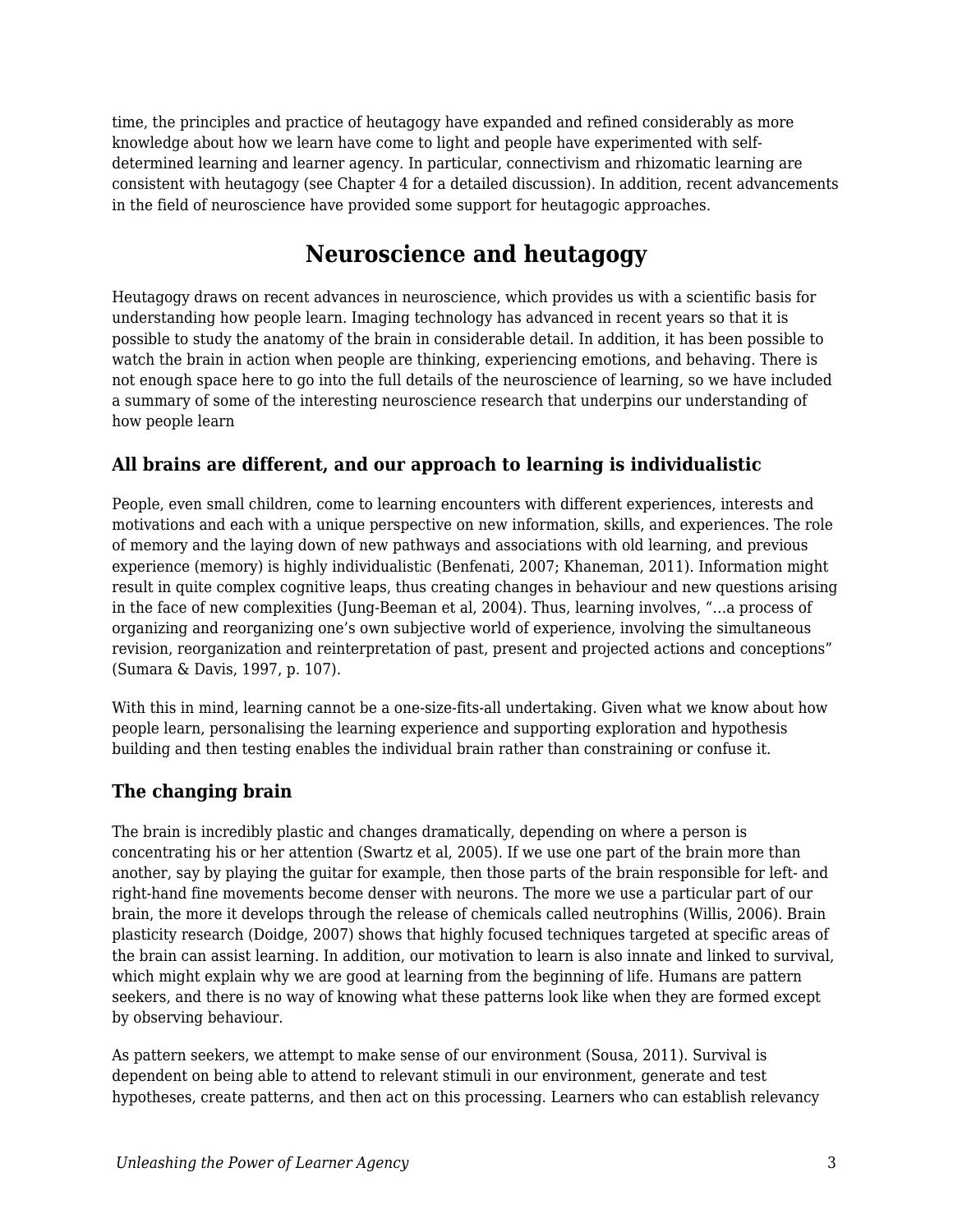through context building are more likely to focus and seek patterns. It has also been shown that arousal (attention and motivation) seems to change neural engagement that is associated with learning (Hennig et al, 2021). Thus, learners who are allowed to choose their own educational path based on need and passion, would be more focused and effective in the learning process

It also appears that working with others is a stimulus that can enhance creativity (Fink et al, 2010). Being exposed to the ideas of others acts as a cognitive stimulant by activating neural networks and creating original ideas.

#### **Emotions and hormones**

Emotions and hormones play a vital role in learning, memory, and decision-making (Damasio, 2003; Immordino-Yang & Damasio, 2007, Ingleton, 1999), particularly dopamine. The more satisfying, engaging, and exciting the education process, the more internally reinforcing it is to the learner through the release of dopamine (Willis, 2006). When people solve a problem themselves, they release a host of neurotransmitters such as adrenaline and dopamine in the brain, which create a sense of excitement (Stahl, 2002). Asking questions relevant to the learner has the same effect, which Socrates presumably knew well, although intuitively rather than from brain science. Dopamine has also been shown to be enhance encoding and recall from memory (McNamara et al., 2014), which are critical to learning.

The amygdala, which is central to driving emotions, is connected to areas of the cortex responsible for higher order cognitive functions and learning. Thus, emotions affect learning, as they do analysis, decision-making, and action. Den Ouden et al (2013) demonstrated that dopamine, the hormone that increases pleasure (Cools et al., 2009), reinforces learning in the long term, while serotonin secretion, which is involved with negative reinforcement, enhances learning only in the short term. Thus, we are more likely to engage with learning that we care about and is relevant to us (Immordino-Yang, 2016).

Persuasion has the opposite effect, releasing hormones that increase resistance (Sagarin et al, 2002; Tormala &Petty, 2002). This will lead us to the conclusion that if learners are given agency to choose their own learning path according to individual passion and need (intrinsic motivation) and to engage in active exploration and problem-solving, learning would be a more pleasurable and longer lasting experience.

# **Applications of heutagogy**

This book contains a number of examples of applications of heutagogy, specifically in promoting and developing learner agency within multiple settings. Below is an indicative, rather than exhaustive, list of of this literature including examples from this book and past research across multiple disciplines (Table 1).

Table 1

Applications of heutagogy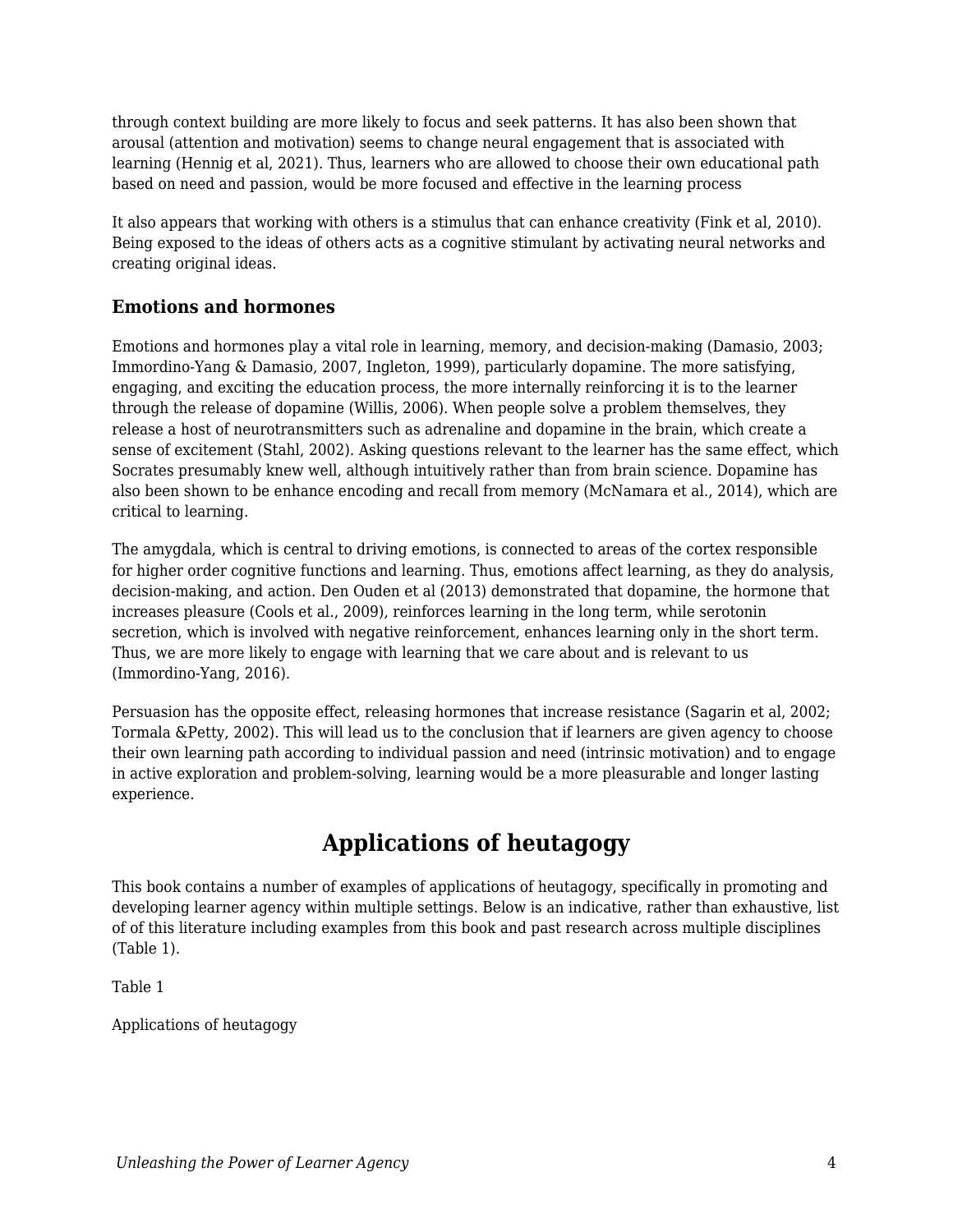| <b>Discipline</b>                      | In this book                                                                                                                                                                                        | <b>Examples from the literature</b>                                                                                                                                                                                                         |
|----------------------------------------|-----------------------------------------------------------------------------------------------------------------------------------------------------------------------------------------------------|---------------------------------------------------------------------------------------------------------------------------------------------------------------------------------------------------------------------------------------------|
| K-12 Education                         | Carberry (2021,<br>Chapter 8); Ecclesfield, (2013)<br><b>Bhanu Kote, and</b><br>Ecclesfield (2021,<br>Chapter 12); Kaplan,<br>Bar-Tov, Glassner, and<br>Back (2021, Chapter<br>11)                  | Andrews (2014); Akyıldız (2019); Canning                                                                                                                                                                                                    |
| <b>Higher Education</b>                | Bali, el Ahwal, Hashad,<br>Fahmy, and Hussein<br>(2021, Chapter 5); Collis<br>(2021, Chapter 14);<br>Crosslin (2021, Chapter<br>6); Margarit (2021;<br>Chapter 15); Setlhakoo<br>(2021, Chapter 13) | Bul, 2014; Canning (2010); Canning and Callan<br>(2021); Halsall, Powell and Snowden (2016);<br>Richardson, McGowan, and Styger (2017);<br>Snowden and Halsall (2017)                                                                       |
| <b>Caring Sciences</b>                 |                                                                                                                                                                                                     | Maykut et al (2019)                                                                                                                                                                                                                         |
| Engineering                            |                                                                                                                                                                                                     | Gazi (2014): Mohammad et al (2019)                                                                                                                                                                                                          |
| Nursing                                |                                                                                                                                                                                                     | Albers, (2016); Cordon, (2015); Hurley and<br>Neilson (2013); Canning and Callan (2010);<br>Cordon (2015) Green, and Schlairet (2017);<br>Macdiarmid, Winnington, Cochrane, and Merrick<br>(2021); Schlairet, Green, and Benton (2014)      |
| Entrepreneurship                       | Garnett (2021, Chapter<br>16)                                                                                                                                                                       | Barton (2012); Jones et al (2019)                                                                                                                                                                                                           |
| Journalism                             |                                                                                                                                                                                                     | Narayan, Herrington, and Cochrane (2019)                                                                                                                                                                                                    |
| Teacher education                      | O'Brien and Reale (2020,<br>Chapter 7)                                                                                                                                                              | Akyildiz (2019); Ashton and Elliott (2007); Ashton<br>and Newman (2006); Ceylan (2020); Glassner<br>(2019); Hexom and Marlaire (2013); Jaakkola<br>(2015); Kung-Tech et al, (2019); Northcote and<br>Boddey (2014); Preece and Hamed (2020) |
| Medical education                      |                                                                                                                                                                                                     | Abraham and Komattil (2017); Chacko (2018)                                                                                                                                                                                                  |
| Computer science                       |                                                                                                                                                                                                     | Mann et al (2017); Oprean et al (2010)                                                                                                                                                                                                      |
| Mathematics                            |                                                                                                                                                                                                     | Mohd Tajudin, Ashikin Suhaimi, Adnan, and<br>Puteh (2020)                                                                                                                                                                                   |
| Massive open online<br>courses (MOOCS) | Agonács and Matos<br>(2021, Chapter 9)                                                                                                                                                              | Anders (2015); Agonács and Matos (2017)                                                                                                                                                                                                     |
| Underprivileged<br>environments        |                                                                                                                                                                                                     | Nkuyubwatsi and English (2016); Kanwar et al<br>(2014)                                                                                                                                                                                      |
| Theology                               |                                                                                                                                                                                                     | Oliver (2016)                                                                                                                                                                                                                               |
| Work-based learning                    | Hase (2021, Chapter 10)                                                                                                                                                                             | Barton (2012); Hexom and Marlaire (2013);<br>O'Brien et al. (in press); Ridden (2014); Willmott<br>and Barry (2002)                                                                                                                         |
| Flexible assessment                    |                                                                                                                                                                                                     | Booth (2014); Eberle and Childress (2009); Oliver<br>(2015)                                                                                                                                                                                 |
| Postgraduate education                 |                                                                                                                                                                                                     | Chişiu, (2018); Gregory et al (2018); Tay and<br>Hase (2004); Kenyon and Hase (2010); Tay and<br>Hase (2010)                                                                                                                                |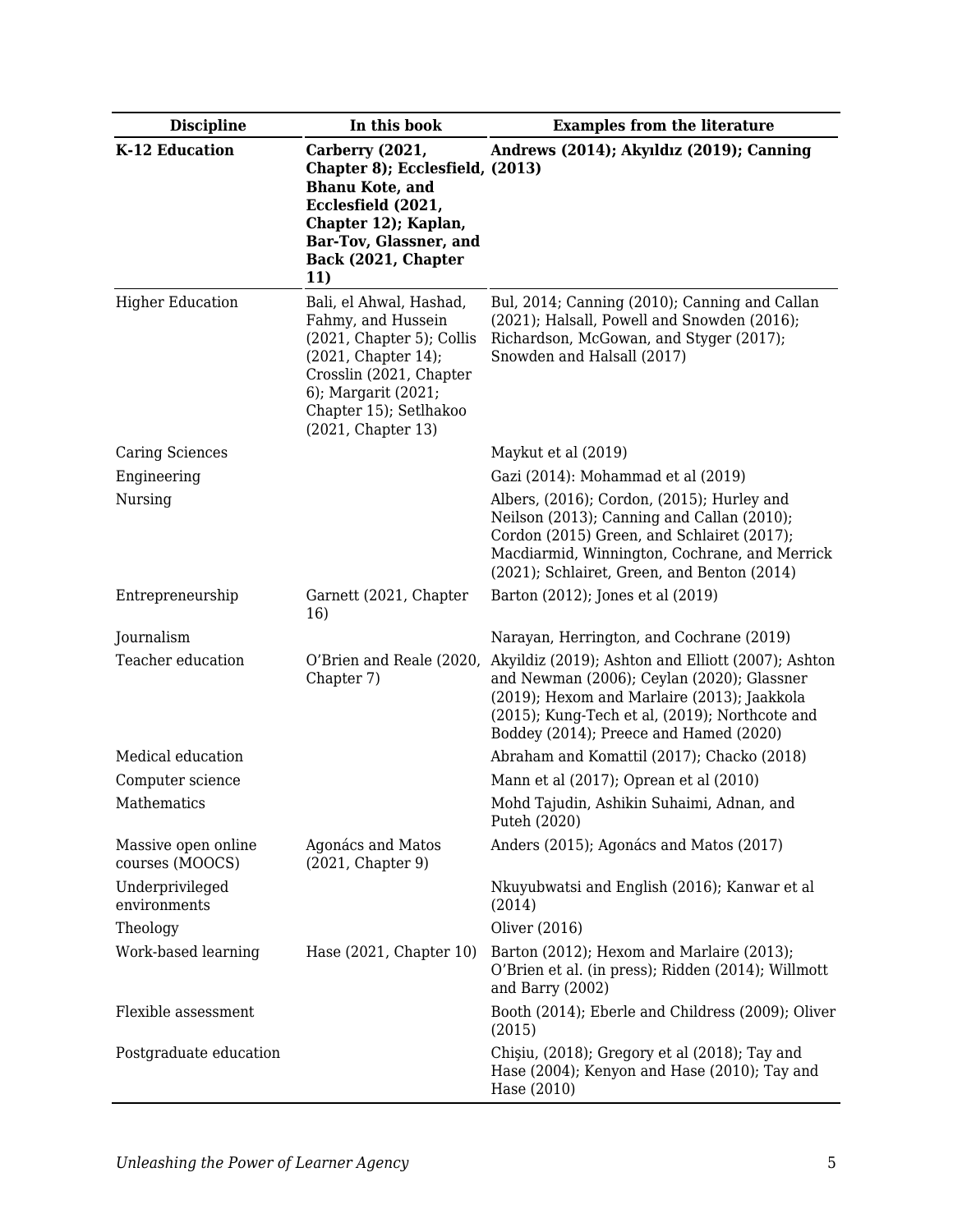Since learning in a digital environment has become very popular in recent years, and no less so, given the COVID-19 pandemic in 2020-21, we have provided a summary of some of the research in the area in Table 2.

Table 2

Heutagogy and digital media

| Digital Media                                        | <b>Examples from the Literature</b>                                                                                                                                                                                    |  |
|------------------------------------------------------|------------------------------------------------------------------------------------------------------------------------------------------------------------------------------------------------------------------------|--|
| Mobile devices and online<br>communities of practice | Cochrane et al. (2014); Cochran and Bateman (2010);<br>Cochrane and Narayan (2013); Gerstein (2013); Narayan and<br>Herrington (2014); Narayan, et al (2017). Price (2014);<br>Narayan, Herrington and Cochrane (2019) |  |
| Twitter, blogs, and GoogleDocs                       | Blaschke (2014b); Chawinga (2017); Junco, Heiberger, and Loken<br>$(2010)$ ; Wong, Abdullah, and Hamdan, $(2020)$                                                                                                      |  |
| Personal learning environments                       | Hayworth (2016); Hicks and Sinkinson (2015); Mann et al (2018).                                                                                                                                                        |  |
| Online portfolios and learning<br>journals           | Blaschke (2014a); Blaschke and Brindley (2011); Blaschke and<br>Marin (2020)                                                                                                                                           |  |

Later, we look at some ways that you might be able to use heutagogical methods in your learning programs, derived from the literature summarised above. But before we do this let's look at what it takes to implement heutagogy from the perspective of the 'teacher' or who we prefer to call, the learning leader. Then, we'll look at the perspective of the learner who learns within a heutagogic framework.

# **The learning leader**

It should be evident from what you've read so far that an educator wanting to implement heutagogy is going to need to have a particular set of beliefs and attitudes about learning and people. To accept that people have agency means being able to see the learner as central to the learning process rather than the teacher. Be able to resist the urge to teach is a challenge, as traditionally, the teacher is considered the guru or sage-on-the stage (King, 1993) believing that, 'if I don't explain it then the student will not understand'. Instead, the teacher needs to become a guide-on-the-side (King, 1993). It is a question of relinquishing control and being partner with learners in designing their learning, in meeting the curriculum outcomes, and in enabling them to explore and expand the boundaries of their learning.

Hase (2014) proposed a number of attributes and skills that were required for a learning leader using heutagogy. These are shown in Table 3 below.

Table 3

The Learning leader framework/categories (Hase, 2014, pp. 100-101)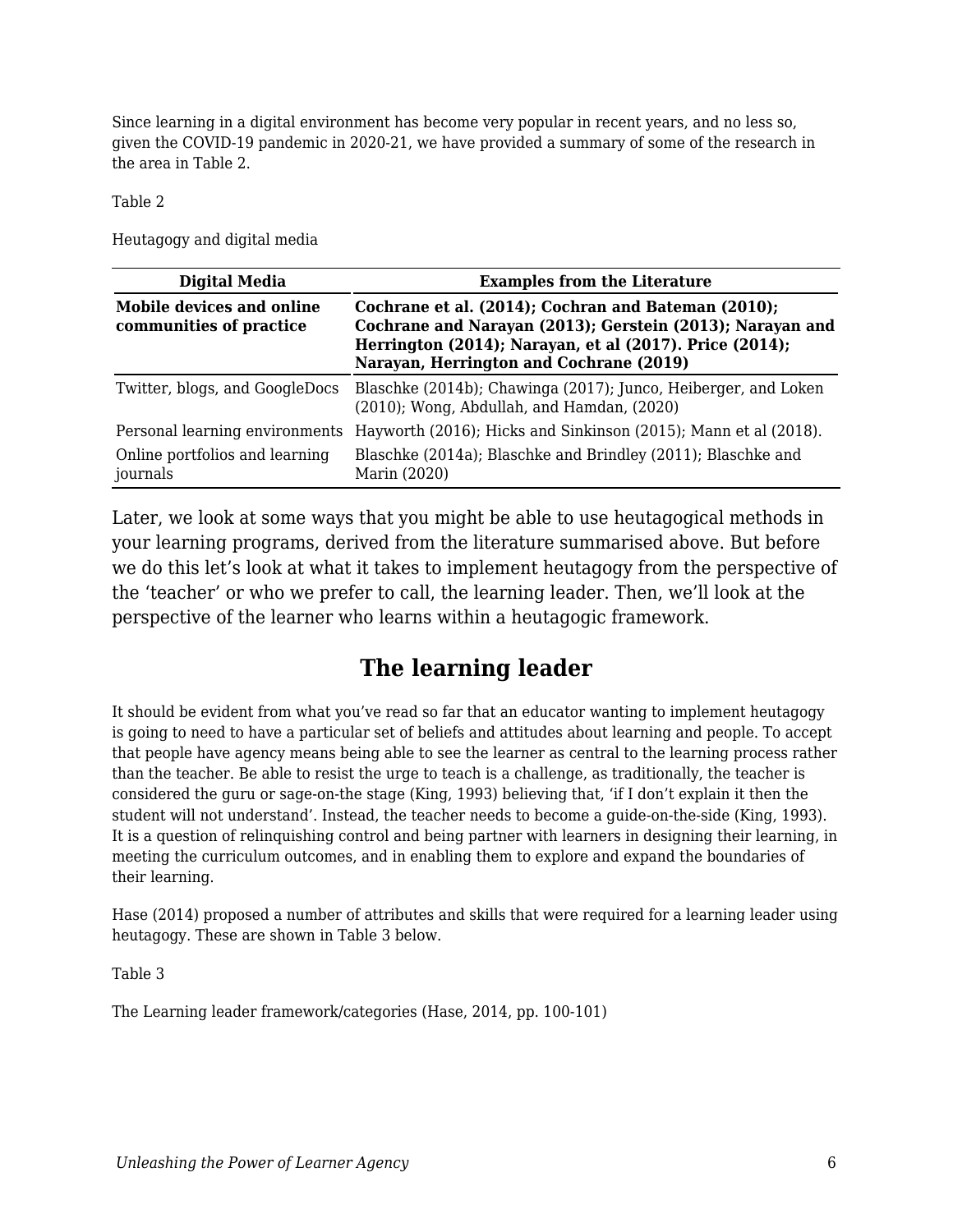| Category                                    | <b>Attributes</b>                                                                                                                                                                                                     | <b>Skills</b>                                                                                                                                                                                                                                                                                                                                                                                                            |
|---------------------------------------------|-----------------------------------------------------------------------------------------------------------------------------------------------------------------------------------------------------------------------|--------------------------------------------------------------------------------------------------------------------------------------------------------------------------------------------------------------------------------------------------------------------------------------------------------------------------------------------------------------------------------------------------------------------------|
| The capacity to accept Low need for control | and manage ambiguity Openness to experience *<br><b>Moderate on perfectionism</b><br>scale *<br><b>High stability and low</b><br>anxiety $*$<br>Capability<br>NB *Some of "The Big 5<br><b>Personality</b><br>Traits" | <b>Project management</b><br>Ability to use social media                                                                                                                                                                                                                                                                                                                                                                 |
| The ability to foster<br>engagement         | Empathy<br>Optimism<br>Flexibility to change<br>approaches as circumstances<br>change                                                                                                                                 | Interpersonal effectiveness<br>Ability to self-regulate<br>Understanding of how to motivate others<br>Ability to foster a shared purpose and<br>vision<br>Maintaining direction<br>Fostering the joy and rewards of learning                                                                                                                                                                                             |
| The capacity to learn                       | Willingness to change own<br>ideas and beliefs                                                                                                                                                                        | Ability to research and learn<br>Being thoroughly on top of one's subject<br>areas<br>Having wide and accessible networks<br>Ability to share openly with others<br>Knowledge management skills<br>The ability to foster collaborative learning<br>Ability to apply learning and knowledge<br>(practical skills)                                                                                                         |
| The ability to use open<br>systems thinking |                                                                                                                                                                                                                       | Willingness to empower others Capacity to frequently scan the external<br>environment and respond to changes<br>Ability to foster participative<br>democracy/collaboration decision-making<br>processes<br>Capacity to work in a team as both leader<br>and as a member<br>Ongoing internal and external analysis of<br>effectiveness (continuous improvement)<br>The ability to filter information (research<br>skills) |

The attributes and skills presented here are underpinned by a belief in learner agency and are as much about the relationship between the learner and the learning leader as it is about practical skills.

# **The readiness of the learner**

As well as the learning leader needing to be ready, so must the learner. Hase (2016) argues that humans are born hard-wired to learn, but upon entering the formal school system, they learn to become passive learners. Research by Glassner and Back (2020) and Andrews (2014) further supports this argument and indicates that school children can be self-determined learners when given the opportunity – and can actually transition more quickly to this form of learning than their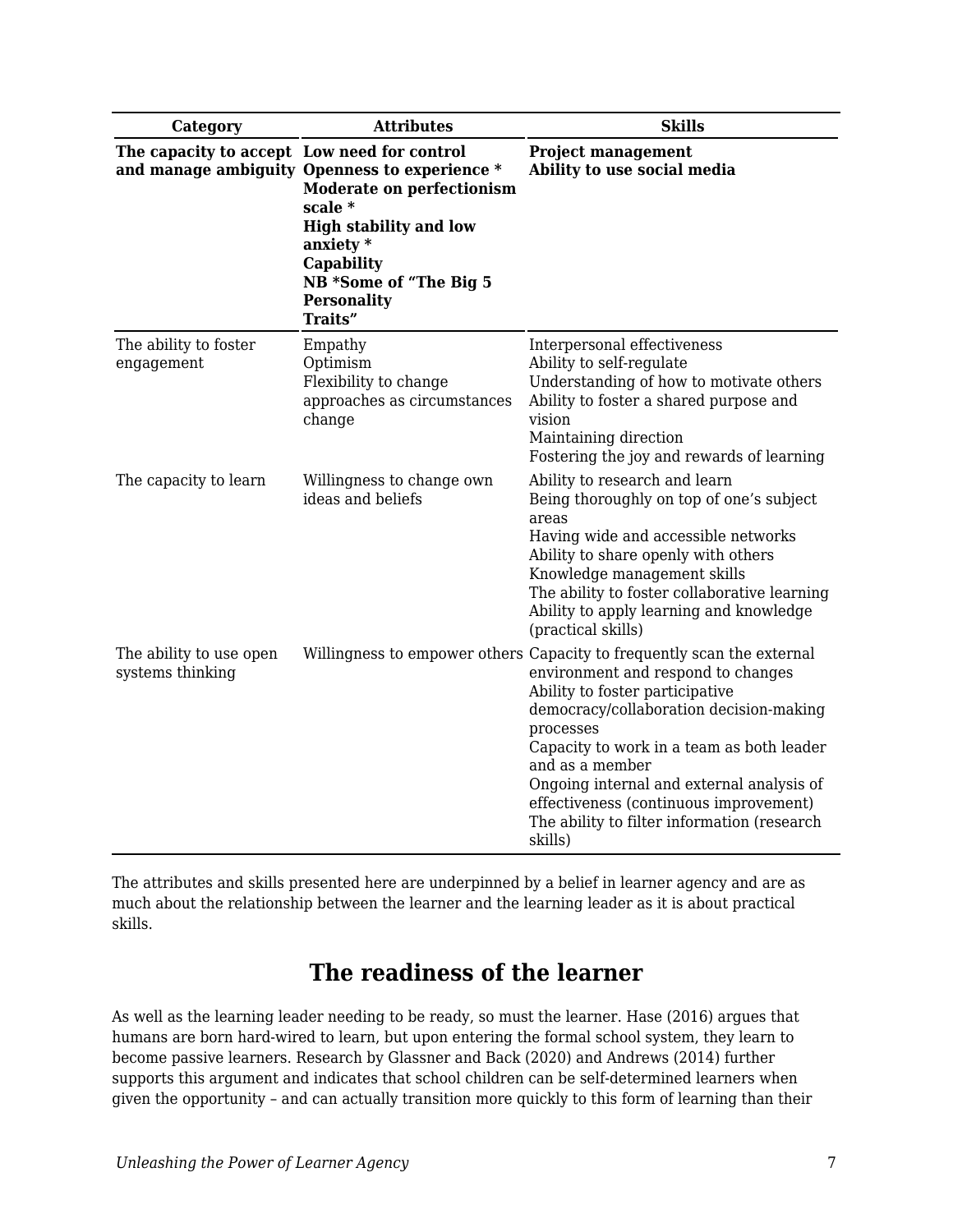teachers. The stories shared within this book (Carberry, Chapter 8, & Kaplan et al, Chapter 11) further support these findings.

As we mentioned in Chapter 1, humans are hard wired to learn from the moment they are born by exploring, developing hypotheses about how the world works and then testing them out, failing, watching others, building knowledge and skills, and generally seeking patterns and identifying exceptions: it is both a reactive and a proactive world. It is later that – aided and abetted by schools, gurus, and other adult figures – the child starts to doubt their observations. Teaching, and especially traditional, didactic methods, interpret the world on behalf of us, and remove agency.

Learner skills are never lost, however, despite the best efforts of rigid, teacher-centred school and higher education curricula. If you ask a group of teenagers or adults how they learn when taking up a hobby or new interest, they will tell you that they search the Internet, watch YouTube and TED Talk videos, talk to or watch experts, maybe enrol in a class, experiment, fail, mess around, and test out ideas, even innovate. People know how to learn. But when they enrol in a course, particularly one that is accredited, they give over control to the 'teacher', the curriculum. They become passive rather than remain in their natural state as an active learner.

# **The pedagogy-andragogy-heutagogy (PAH) continuum**

What of those learners who have become accustomed to a more passive, teacher-led, learning experience and find it difficult to transition to a full-on self-determined approach? How can we support students in engaging in more active learning and embracing their agency?

One instructional approach to supporting this "unlearning" process is the pedagogy-andragogyheutagogy (PAH) continuum. Luckin et al (2010) described how learners can shift from traditional pedagogical learning, transitioning through andragogical (self-directed learning) approaches to finally become heutagogic or self-determined learners. They termed this transition the pedagogyandragogy-heutagogy or PAH continuum. Using this approach, teachers guide their students from passive to more active learning and toward taking more responsibility in directing their learning. For example, Garnett (2013), an expert on the Beatles, described how, initially, the Beatles were influenced by artists such as Chuck Berry (among many others), which was evident in the Beatles' rock and roll style. He described this as their pedagogy phase. When it came to their Revolver album, Garnett describes how the Beatles started to apply learning obtained from their experience and other influences: this was andragogical learning. Garnett says that we see heutagogy in action with the Beatles' Sergeant Pepper's Lonely Hearts Club Band album as the group were able to be full agents in their own learning by exploring and experimenting with their music.

Embracing one's own agency is not without its challenges, as it requires learners to take more responsibility for their learning. As a student in an online learning environment, Brandt (2013) described the difficulties of adapting to a heutagogic approach, which included frustration with moving out of one's comfort zone. Although she initially struggled with the approach, once Brandt adapted to being self-determined in her learning, she found that she enjoyed the freedom to learn independently. Moreover, she did not want to return to the more traditional pedagogic methods in subsequent courses where teachers did not support heutagogy. This finding is similar to that of Wark (2018) in her research exploring incorporation of emerging technology into the classroom and learner self-determined learning, and also Blaschke (2014a) when incorporating self-determined learning in a graduate program.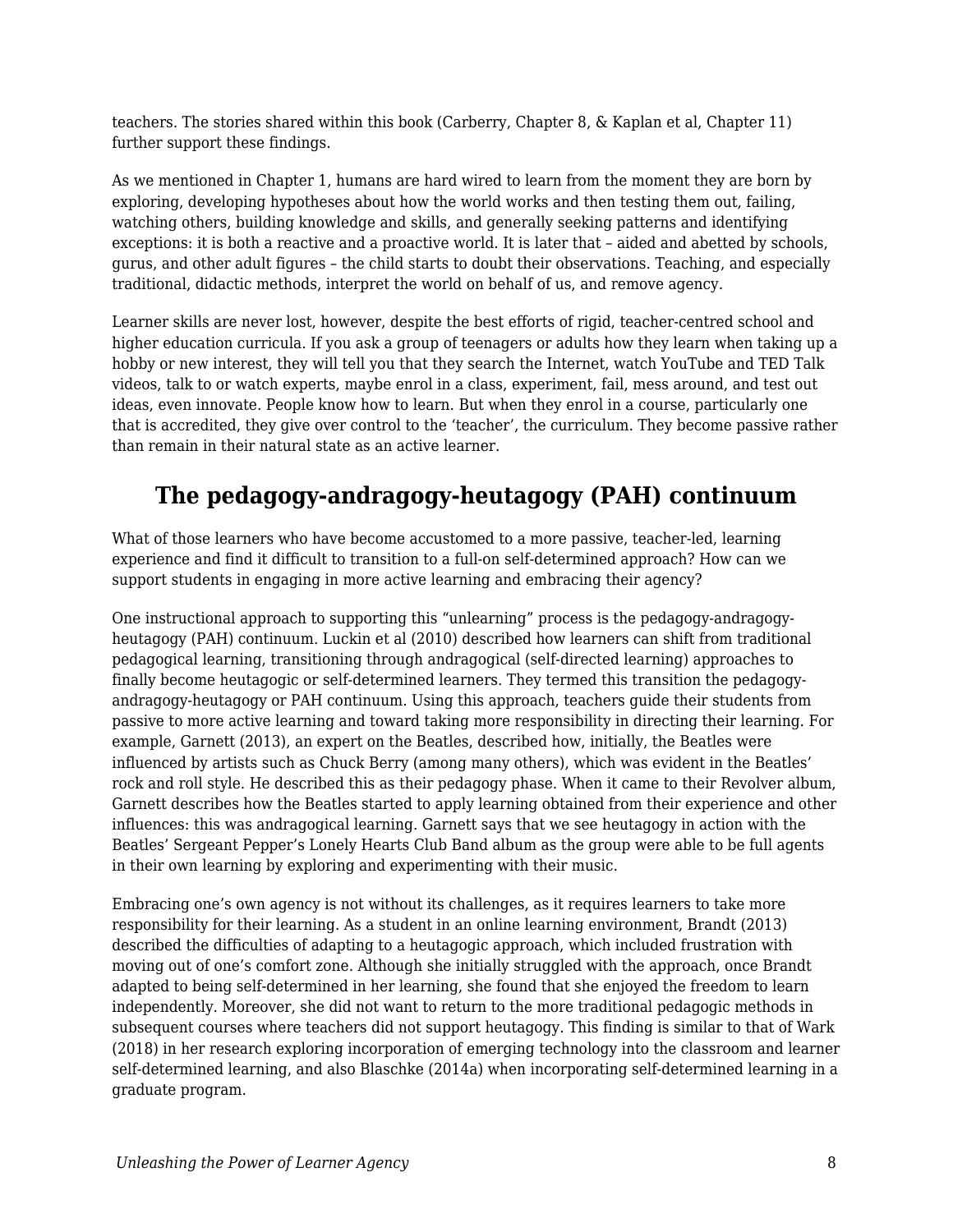Similarly, Msilav and Setlhako (2012) have found that that they needed to nurture students and help them become more active learners in order for them to make the transition from familiar passive forms of learning to self-determined learning. Cochrane and Narayan (2014) found that students needed to be motivated to use digital technology in self-determined learning environments and required support and guidance from instructors during the process. Tay and Hase (2013) showed how they observed doctoral candidates going through the three stages of the PAH continuum while undertaking research using an action research, which was unfamiliar to them. Price (2014) and Andrews (2014) reported a similar experience in school education as students became more independent learners through the support of their teachers. Becoming a lifelong learner might involve the same transition though the PAH continuum with an increase in self-efficacy and competence (Blaschke, 2012, 2019).

The PAH continuum is a form of scaffolding, but it is aimed more at releasing the inherent agency in those who have become passive learners, rather than increasing conceptual complexity. It has been described in relation to using technology supported personal learning environments (PLEs) to develop self-determined and lifelong learners (Blaschke, 2019), in the use of digital learning networks (Blaschke & Hase, 2019), and in using mobile and social media to help learners become more selfdetermined learners (Narayan, Herrington and Cochrane, 2019).

# **Heutagogic design**

Designing a heutagogic learning experience is a dynamic process that incorporates feedback loops which enable the learner and the learning leader to modify content and the learning process as the learner identifies new needs, new learning. (See Figure 1 below).

Figure 1

Heutagogy Design (Blashke and Hase, 2015)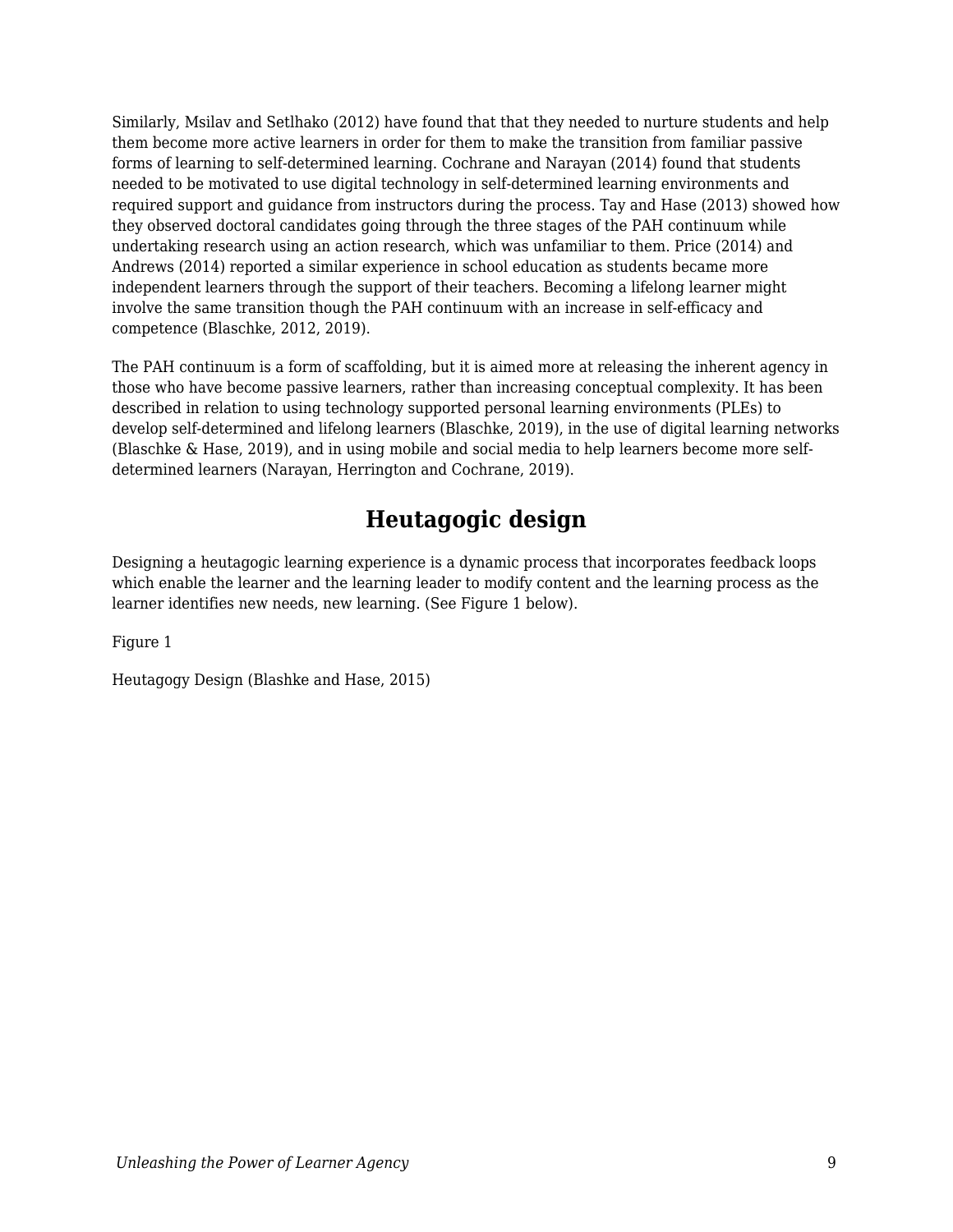

Narayan, Herrington and Cochrane (2019) used design-based research in a journalism course to explore heutagogic design elements using digital and social media tools, and discovered these key elements:

- 1. Design learning activities, tasks and a learning environment that encourage elements of learner participation, personalisation and productivity underpinned by the affordances of mobile and social media tools.
- 2. Facilitate learning using tools that are open, platform independent and learner-owned.
- 3. Situate learning in authentic contexts chosen by the learner to enable exploration and experimentation.
- 4. Design formative assessment events that encourage learner participation and reflection in authentic contexts to inform the process of learning to be.
- 5. Provide technological support and pedagogical modelling of the use of the mobile and social media tools. (Narayan, Herrington & Cochrane, 2019, p. 99).

It is important to set expectations right from the start. That might mean telling the learner that your approach may be a little different and spelling out what you expect from the learner and what they can expect from you. Using the guide-on-the side approach is easy to understand. You might explain that there will be no lectures in your course or presentation, that meetings will be discussions in which learners will ask the questions or be asked to participate in some way. You will point out that you have provided all the resources needed to complete the course and achieve the outcomes, which you then present to the learners. The main aim is to increase the confidence of the learners in the process and in their ability to achieve course outcomes.

You will explain your role as a guide on the side: that you are available to receive questions and to engage in conversations about the subject material using whatever forum is available. It can be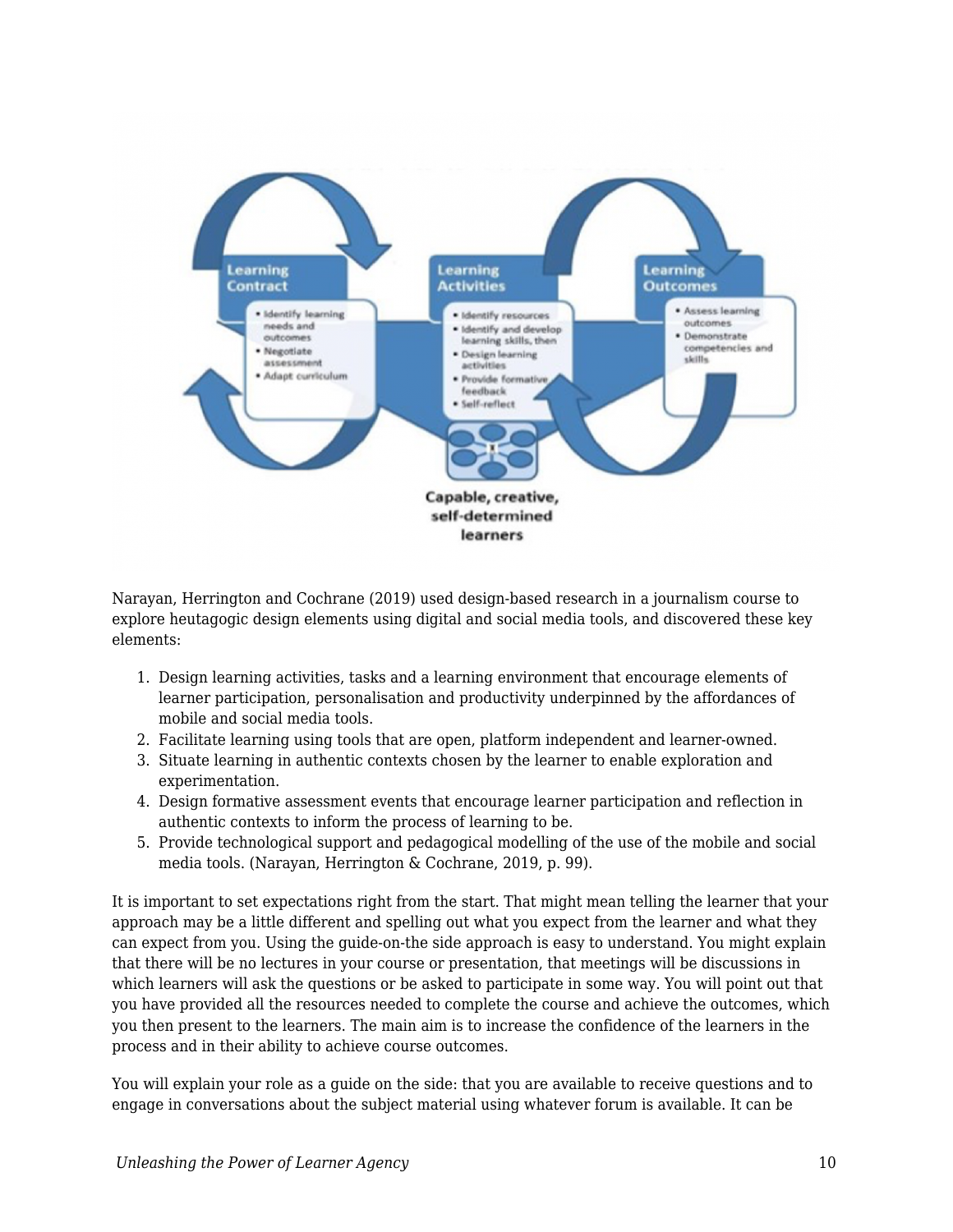useful to suggest to learners that they are effective learners and that the learning material provides everything they need, but that you are there to make sure that outcomes are achieved.

# **Heutagogic methodologies**

The methodologies that can be used to design a heutagogic learning experience are not hierarchical or prescriptive. Moreover, the learning leader needs to adapt whatever methods are available to their own needs and the needs of the learner. Each learning experience is different. In this section, we provide only a brief note on each methodology, leaving the reader to interpret and adapt to their own experience and practice<sup>[1]</sup>.

#### <span id="page-10-0"></span>**Negotiated learning**

We've made the point in this chapter that the learner is at the centre of heutagogy. Learners need to be able to negotiate the learning process and content, depending on what learners want to explore and how they want to reach learning outcomes. One way of facilitating this process is to have the learner review her or his unique context. So, while there may be some minimal outcomes, the learner should be able to expand upon these to meet personal needs. Where possible, the outcomes can be flexible to facilitate personal context.

One way of organising a course (formal or informal) is around the personal learning needs of the learner. When conducting a leadership course, for example, you could ask the learner to identify their personal leadership challenges and design it around those. In short, make the learning relevant to the learner.

#### **Context**

Enabling the learner to explore how they will apply the learning to their own context is critical to heutagogy. Learners do not enter into or leave a learning experience as a blank slate. Rather, they bring with them previous experiences, and they will take the learning from those experiences and apply it to new experiences. It is not that the learning leader needs to know each learner context, which can be impossible given the number of learners in a learning setting. However, the learner can be encouraged to discover how some phenomenon that is being studied makes sense to them.

#### **Learning resources**

Ensuring that the learner can access appropriate learning resources is key to any heutagogic learning experience. The provided resources are not intended to be exhaustive; rather they should be adequate and indicative, so that learners can explore further as part of learning to be an effective researcher. If we choose to apply the PAH continuum, then the resources you provided may be relatively comprehensive at the start but will taper off as the learner pursues their own interest.

In fact, a major component of a heutagogic approach is that the learner is encouraged to discover their own resources as part of their learning journey. A key skill in this information rich world is that of critical thinking and evaluation, where learners are able to sort the wheat from the chaff, fact from fiction, and how to ask the right kind of questions.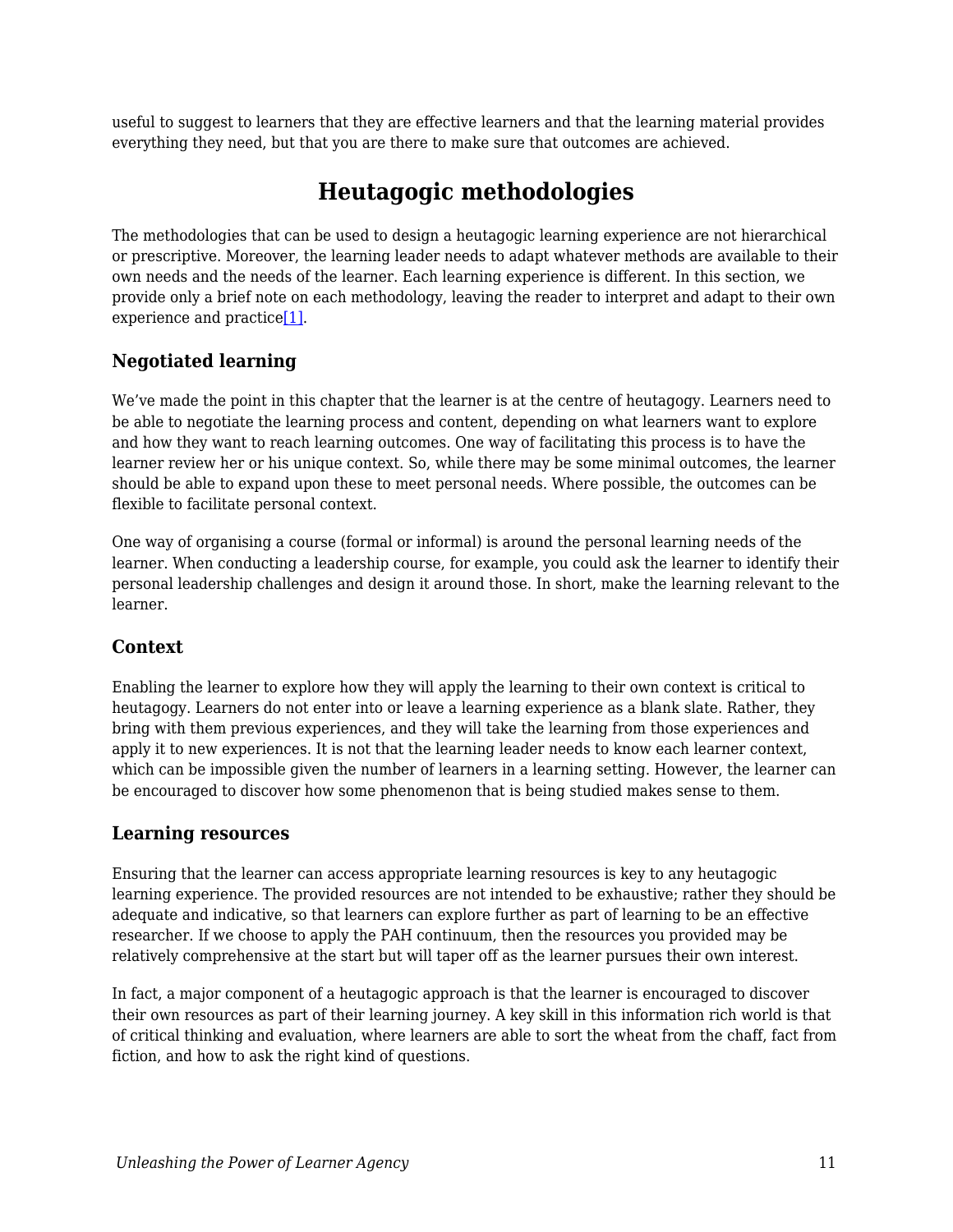#### **Collaborative learning**

Learners learn from each other, so the learning leader needs to be able to establish a means of communication amongst learners either face-to-face or using mobile technology, or both. Joint projects, complex questions in which you indicate that discussion needs to take place, flipped classroom, reflection with feedback, and negotiated learning provide opportunities for collaboration.

#### **Questioning**

As Eugene Ionesco said, *"It is not the answer that enlightens, but the question."* (1969, pp. 35–36)

The provision of information involves telling. We are doing that right now. But it is not until the learner applies learning or thinks about it within a novel context that real learning occurs. So, an important skill for the heutagogue is the skilled design and asking of questions. The questions should not concern content, since these are more likely to be statements masquerading as questions. Instead, questions should encourage exploration, reflection, insight, and creativity.

#### **Negotiated assessment**

The design of assessment that provides the learner with the freedom to assign context, explore beyond the outcomes, to be creative, to innovate and to demonstrate capability is an important skill and a departure from providing standardised assessments. When it comes to demonstrating competency, this needs to be seen as the minimum standard. What we want to encourage is the demonstration of capability, the use of competencies in novel situations rather than just the familiar

#### **Project-based learning**

Projects can be as simple and as complex as the learning leader and the learner wish. One project I witnessed in a school involved the purchase of a shipping container which the class turned into a classroom and then shipped overseas to a needy country. This project involved multiple aspects of the curriculum such as mathematics, business, English, geography, politics and social science, for example. Learners are involved in every aspect of the project, including thinking of a useful project, design and planning.

#### **Portfolios and learning journals**

Portfolios and journals can be used as a part of assessment or can be a learning strategy in their own right. Here we are encouraging the learner to become more aware of their learning, areas to be explored, to be reflective and to manage their own learning.

#### **Flipped classroom**

We've discussed the flipped classroom previously. It is a powerful approach to having learners do their own research and have to present it to their peers. The learners take control of the curriculum, in a sense, by presenting selected parts of it to their colleagues and then reflecting on it together to identify personal meaning.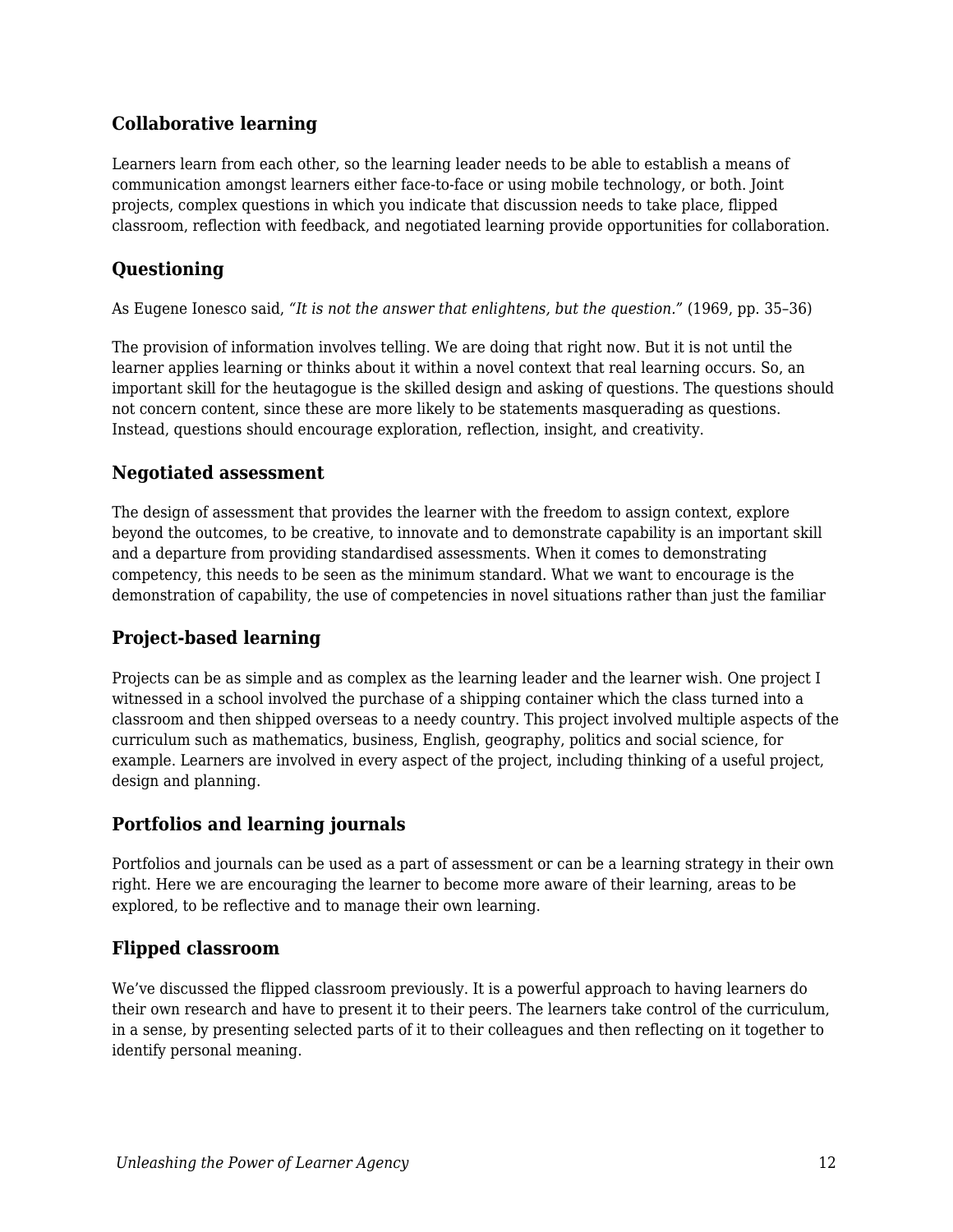#### **Action learning/research**

Action learning and action research are related ideas that fit well within a heutagogic framework. They are both emergent activities and reflect agency. Action Learning provides a process of Plan, Act, Reflect and then Plan again that is particularly useful as a reflective process in learning.

#### **Reflection**

Reflection is central to heutagogy as a major way in which we learn. It provides an opportunity for not only simple learning but also double loop learning and metacognition. Reflection can be an individual or a group activity and accompany almost any other learning activity.

# **Conclusion**

This chapter has presented the central principles of heutagogy, alignment of heutagogy with neuroscience research, and examples of applications of heutagogy within multiple disciples and across multiple settings, from K-12 to higher education and vocational education, as well as within professional development and lifelong learning communities. Learner agency, the primary principle of heutagogy, is essential in order for learners to fully experience self-determined learning. Principles of self-efficacy and capability, reflection and metacognition, and non-linear learning are essential characteristics of any heutagogic learning setting, while learning to learn is a critical outcome for any self-determined learning experience. For a heutagogic learning experience to be truly realised, it must occur in an environment where learners not only have agency, but where there is also trust: trust of the teacher in the ability of students to be self-determined in their learning, trust in the teacher in themselves that they can be guides of students in their learning, and trust of the student in their ability to be self-determined learners and trust in their teachers to guide them in their learning.

# **References**

- Abraham, R.R. & Komattil, R. (2017). Heutagogic approach to developing capable learner. *Medical Teacher, 39*(3), 295–299. [https://edtechbooks.org/-vFzj.](http://www.tandfonline.com/doi/abs/10.1080/0142159X.2017.1270433)
- Agonács, N., & Matos, J.F. (2017). Towards a heutagogy-based MOOC design framework. *Proceedings of EMOOCs 2017*, May 22-26, 2017, Madrid, Spain. http://ceur-ws.org/Vol-1841/R01\_127.pdf.
- Akyıldız, S.T. (2019). Do 21st century teachers know about heutagogy or do they still adhere to traditional pedagogy and andragogy? *International Journal of Progressive Education, 15*(6), [https://edtechbooks.org/-jQc.](https://files.eric.ed.gov/fulltext/EJ1237231.pdf)
- Albers (2017). Engaging transformation learning through heutagogy and brain-based constructs, Sigma,  $44<sup>th</sup>$  Annual Convention, Indianapolis, Oct 28-Nov 1. https://edtechbooks.org/-fgdM.
- Andrews, J. (2014). From obstacle to opportunity: Using government-mandated curriculum change as a springboard for changes in learning and teaching. In L. M. Blaschke, C. Kenyon, & S. Hase, *Experiences in self-determined learning* (pp. 171-186). Amazon. https://uol.de/coer/announcements/free-oer-now-available-experiences-in-self-determined-learnin g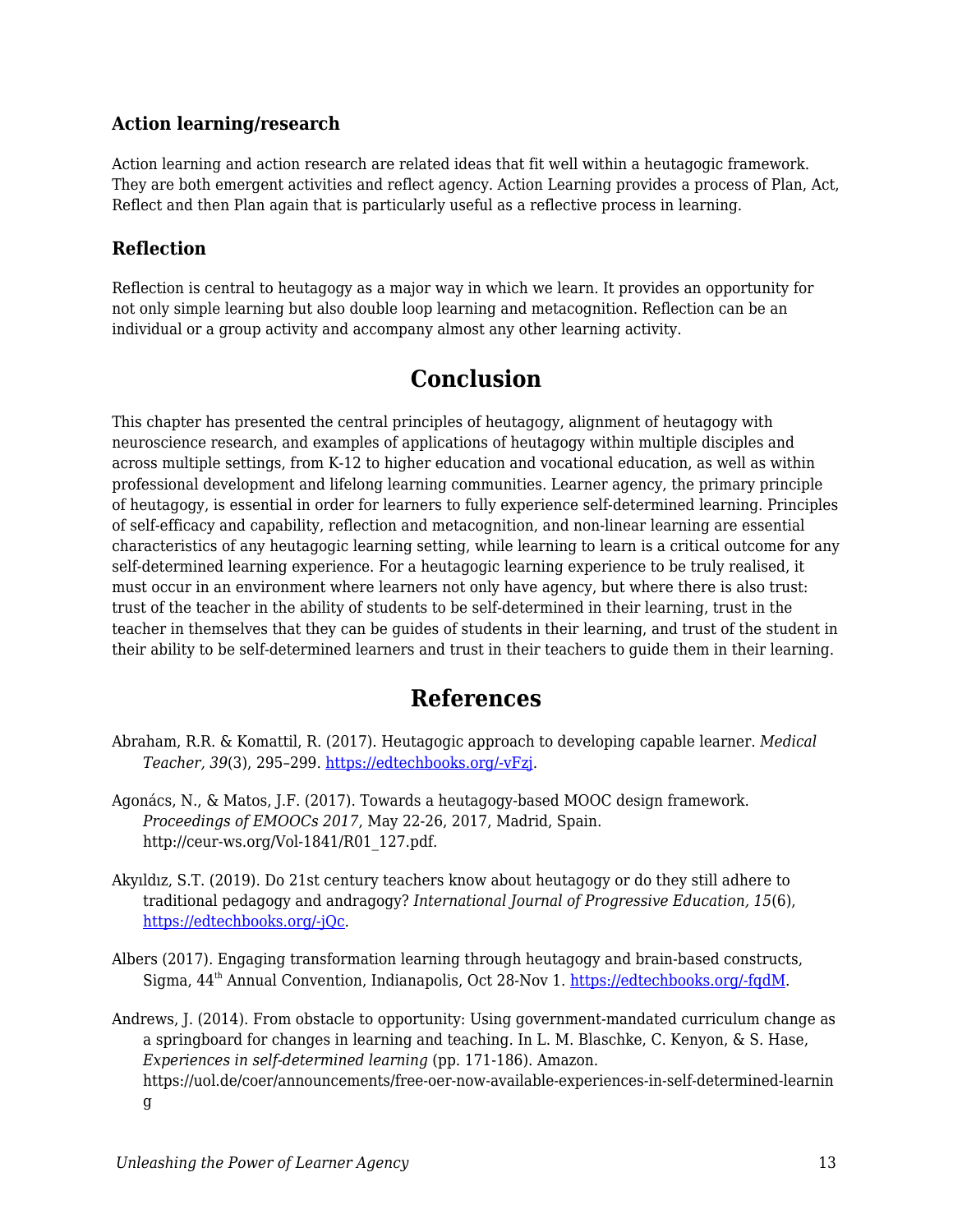- Anders, A. (2015). Theories and applications of massive online open courses (MOOCs): The case for hybrid design. *International Review of Research in Open and Distributed Learning, 16*(6), 39-61.
- Ashton, J., & Elliott, R. (2007). Juggling the balls study, work, family and play: Student perspectives on flexible and blended heutagogy. *European Early Childhood Education Research Journal, 15*(2), 167-181.
- Ashton, J., & Newman, L. (2006). An unfinished symphony: 21st century teacher education using knowledge creating heutagogies. *British Journal of Educational Technology, 37*(6) 825-840. doi: [https://edtechbooks.org/-PaQ](https://doi.org/10.1111/j.1467-8535.2006.00662.x).
- Barton, M. (2012). Developing core competencies of SME managers using heutagogy principles. In *SME's Management in the 21st Century* (pp. 230-244). Czestochowa University of Technology.
- Benfenati, F. (2007). Synaptic plasticity and the neurobiology of learning and memory, [Acta bio](https://www.researchgate.net/journal/Acta-bio-medica-Atenei-Parmensis-0392-4203)[medica: Atenei Parmensis](https://www.researchgate.net/journal/Acta-bio-medica-Atenei-Parmensis-0392-4203) 78 (1), 58-66.
- Blaschke, L.M. (2012). Heutagogy and lifelong learning: A review of heutagogical practice and selfdetermined learning. *The International Review of Research in Open and Distributed Learning, 13*(1), 56-71. [https://edtechbooks.org/-pkq.](http://www.irrodl.org/index.php/irrodl/article/view/1076/2087)
- Blaschke, L.M. (2014a). Moving forward in the PAH continuum: Maximizing the power of the social web. In L.M. Blaschke, C. Kenyon, & S. Hase, *Experiences in self-determined learning* (pp. 49-62). Amazon. https://uol.de/coer/announcements/free-oer-now-available-experiences-in-self-determined-learnin g.
- Blaschke, L.M. (2014b). Using social media to engage and develop online learners in self-determined learning. *Research in Learning Technology*. [https://edtechbooks.org/-bWLM.](http://www.researchinlearningtechnology.net/index.php/rlt/article/view/21635/html)
- Blaschke, L.M. (2019). The pedagogy-andragogy-heutagogy continuum and technology-supported personal learning environments. In I.Jung (Ed.), Open and distance education theory revisited: Implications for the online era. Springer.
- Blaschke, L., & Brindley, J. (2011). Establishing a foundation for reflective practice: A case study of learning journal use. *European Journal of Open, Distance, and E-Learning.* [https://edtechbooks.org/-uRm](https://old.eurodl.org/materials/special/2011/Blaschke_Brindley.pdf)
- Blaschke, L.M., & Hase, S. (2015). Heutagogy: A holistic framework for creating 21st century selfdetermined learners. In M.M. Kinshuk & B. Gros (Eds.), *The future of ubiquitous learning: Learning designs for emerging pedagogies* (25-40). Springer Verlag.
- Blaschke, L M., & Hase, S. (2019). Heutagogy and digital media networks: Setting students on the path to lifelong learning. *Pacific Journal of Technology Enhanced Learning,1*(1), 1-14. https://ojs.aut.ac.nz/pjtel/article/view/1
- Blaschke, L. M., & Marín, V. I. (2020). Applications of heutagogy in the educational use of eportfolios. Revista de Educación a Distancia RED. [https://edtechbooks.org/-TbP](https://revistas.um.es/red/article/view/407831/290621)

Booth, M. (2014). Assessment as an ongoing act of learning: A heutagogical approach. In L.M.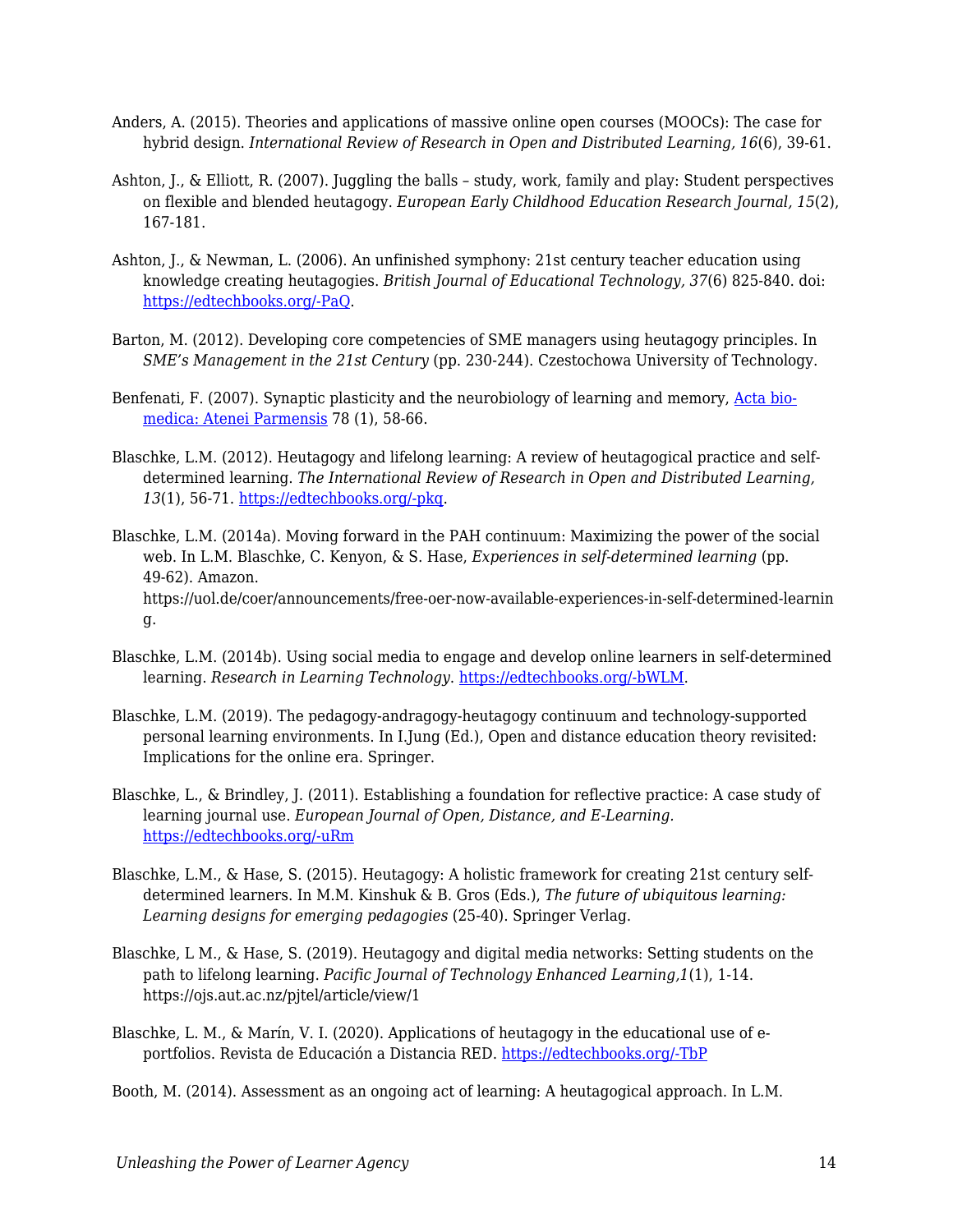Blaschke, C. Kenyon, & S. Hase (Eds.), *Experiences in self-determined learning* (pp. 63-72). Amazon.

https://uol.de/coer/announcements/free-oer-now-available-experiences-in-self-determined-learnin g.

- Brandt, B.A. (2013). The learner's perspective. In S. Hase, & C. Kenyon (Eds.), *Self-determined learning: Heutagogy in action* (99-116). Bloomsbury Academic.
- Bull, B. (2014). Embracing opportunities for self-directed learning in formal learning environments in L. M Blaschke, C. Kenyon & S. Hase, (eds.) *Experiences in self-determined learning*, 33-48. USA: Amazon. https://uol.de/coer/announcements/free-oer-now-available-experiences-in-self-determined-learnin g
- Canning, N. (2010). Playing with heutagogy: Exploring strategies to empower mature learners in higher education. *Journal of Further and Higher Education, 34*(1), 59-71.
- Canning, N. (2013). Practitioner development in early years education. In S. Hase, & C. Kenyon (Eds.), *Self-determined learning: Heutagogy in action* (169-180). London, UK: Bloomsbury Academic.
- Canning, N. & Callan, S. (2010). Heutagogy: Spirals of reflection to empower learners in higher education. *Reflective Practice, 11*(1), 71-82.
- Ceylan, B. (2020) Ubiquitous learning and heutagogy in teacher education in G. Durak & S. Çankaya (Eds.), *Designing online courses in Ubiquitous Learning Environments*. IGI Global.
- Chacko, T. (2018). Emerging pedagogies for effective adult learning: From andragogy to heutagogy. *Archives of Medicine and Health Sciences*, *6*(2), 278–283. [https://edtechbooks.org/-zYUA](https://doi.org/10.4103/amhs.amhs_141_18).
- Chawinga, W. D. (2017). Taking social media to a university classroom: Teaching and learning using Twitter and blogs. *International Journal of Educational Technology in Higher Education, 14*(3). doi: [https://edtechbooks.org/-pAYX.](https://doi.org/10.1186/s41239-017-0041-6)
- Chişiu, C. (2018). Heutagogy an appropriate framework for computer aided learning course with post-graduate teacher education students. *Educația Plus*, *XXI*(3), 204–216.
- Cochrane, T., Antonczak, L., Guinibert, M., & Mulrennan, D. (2014). Developing a mobile social media framework for creative pedagogies. *10th International Conference on Mobile Learning*, Madrid, Spain. [https://edtechbooks.org/-tZj.](https://files.eric.ed.gov/fulltext/ED557241.pdf)
- Cochrane, T., & Narayan, V. (2013). Redesigning professional development: reconceptualising teaching using social learning technologies. *Research in Learning Technology*, *21*.
- Cochrane, T., & Narayan, V. (2014). Cultivating creative approaches to learning. In L. M.Blaschke, C. Kenyon & S. Hase (Eds.), *Experiences in self-determined learning*, (33-48) Amazon. https://uol.de/coer/announcements/free-oer-now-available-experiences-in-self-determined-learnin g

Cools, R., Frank, M.J., Gibbs, S.E., Miyakawa, A., Jagust, W., & D'Esposito, M. (2009). Striatal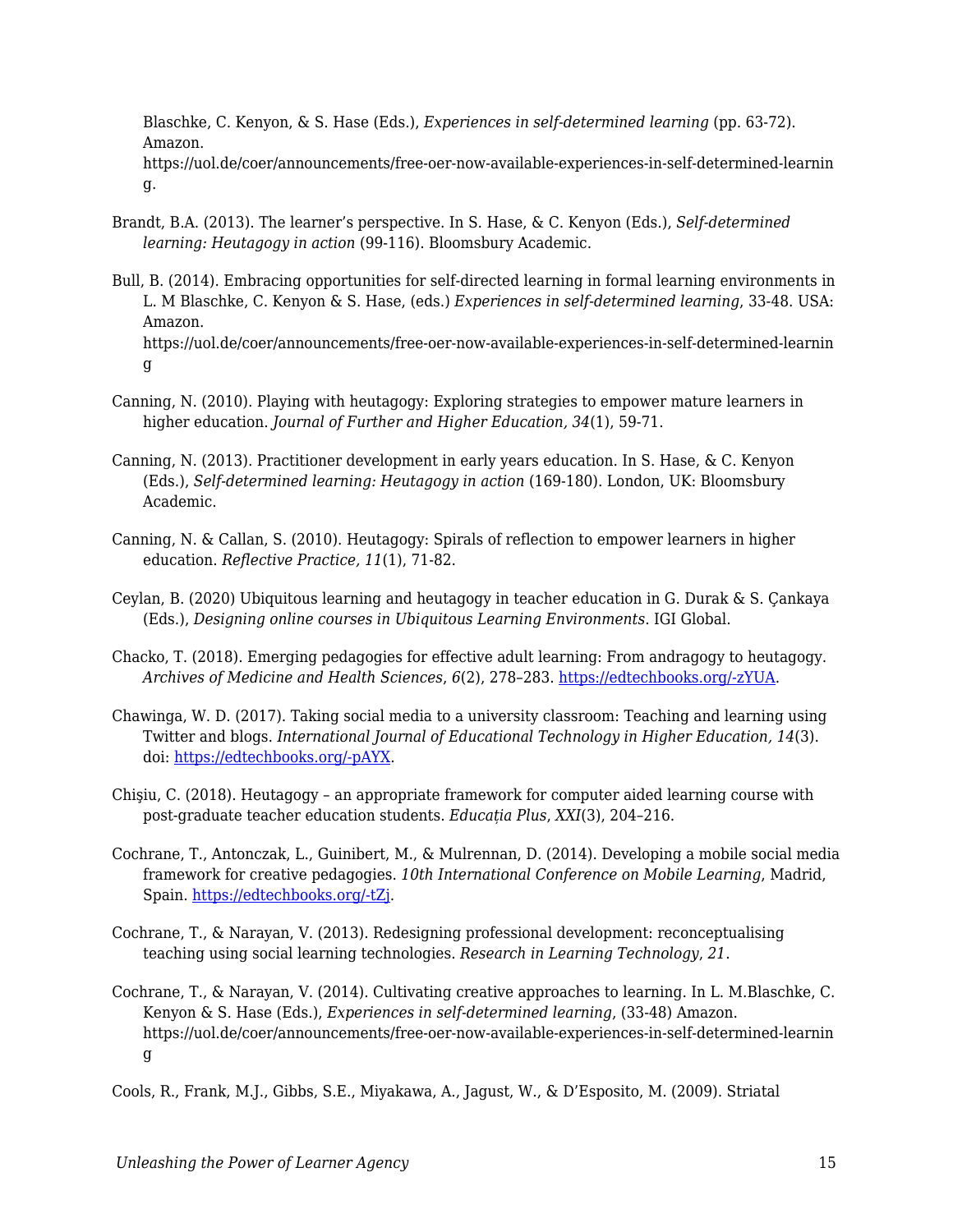dopamine predicts outcome-specific reversal learning and its sensitivity to dopaminergic drug administration. *Neuroscience, 29*, 1538–1543.

- Cordon, C.P. (2015). *Heutagogy in oncology nursing: The experience of nurses and the factors that facilitate and hinder self-determined learning*. (Doctoral dissertation). ProQuest Database (Order No. 3724870).
- Damasio, A. (2003). *Looking for Spinoza: Joy, sorrow, and the feeling brain*. William Heinemann.
- Den Ouden, H.E.M., Daw, N.D., Fernandez, G., Elshout, J.A., Riipkema, M, Hoogman, M, Franke, B., & Cools, R. (2013). Dissociable effects of dopamine and serotonin on reversal learning. *Neuron, 80*(4), 1090–1100.
- Doidge, N. (2007). *The brain that changes itself: Stories of personal triumph from the frontiers of brain science*. Silberman Books.
- Eberle, J., & Childress, M. (2009). Using heutagogy to address the needs of online learners. In P. Rogers, G.A. Berg, J.V. Boettecher, & L. Justice (Eds.), *Encyclopedia of distance learning* (2nd ed.), (2239-2245). Idea Group, Inc.
- Fink, A., Grabner, R. H., Gebouer, D., Reishofer, G., Koschutning, K. & Ebner, F. (2010). Enhancing creativity by means of cognitive stimulation: evidence from an fMRI study. *Neuroimage, 52*(4),1687–95.
- Garnett, F. (2013). The PAH continuum: Pedagogy, andragogy, and heutagogy. (Web log message). *Heutagogy Community of Practice*. https://heutagogycop.wordpress.com/2013/03/04/the-pah-continuum-pedagogy-andragogy-heutag ogy/.
- Gazi, Y. (2014). Issues surrounding a heutagogical approach in global engineering education. *Proceedings of the 121st ASEE Annual Conference & Exposition*, Indianapolis, Indiana, June 15-18, 2015.
- Gerstein, J. (2013). Education 3.0 and the pedagogy (andragogy, heutagogy) of mobile learning. (Web log message). *User generated education*. [https://edtechbooks.org/-nPXk](http://usergeneratededucation.wordpress.com/2013/05/13)
- Glassner, A. (2019). Heutagogy (self-determined learning): New approach to student learning in teacher education. *Educația Plus*, *XXIV*(SI ISAT), 40–44.
- Glassner, A., & Back, S. (2020). *Exploring heutagogy in higher education: Academia meets the Zeitgeist.* Springer Nature.
- Green, R.D., & Schlairet, M.C. (2017). Moving toward heutagogical learning: Illuminating undergraduate nursing students' experiences in a flipped classroom. *Nurse Education Today, 49*.
- Gregory, S., Bannister-Tyrrell, M., Charteris, J., & Nye, A. (2018). Heutagogy in postgraduate education: Cognitive advantages for higher degree online students. In: Padró F., Erwee R., Harmes M., Harmes M., Danaher P. (Eds,), *Postgraduate Education in Higher Education. University Development and Administration*. Springer. [https://edtechbooks.org/-nPT.](https://doi.org/10.1007/978-981-10-5249-1_32)

Halsall, J., Powell, J., & Snowden, M. (2016). Determined learning approach: Implications of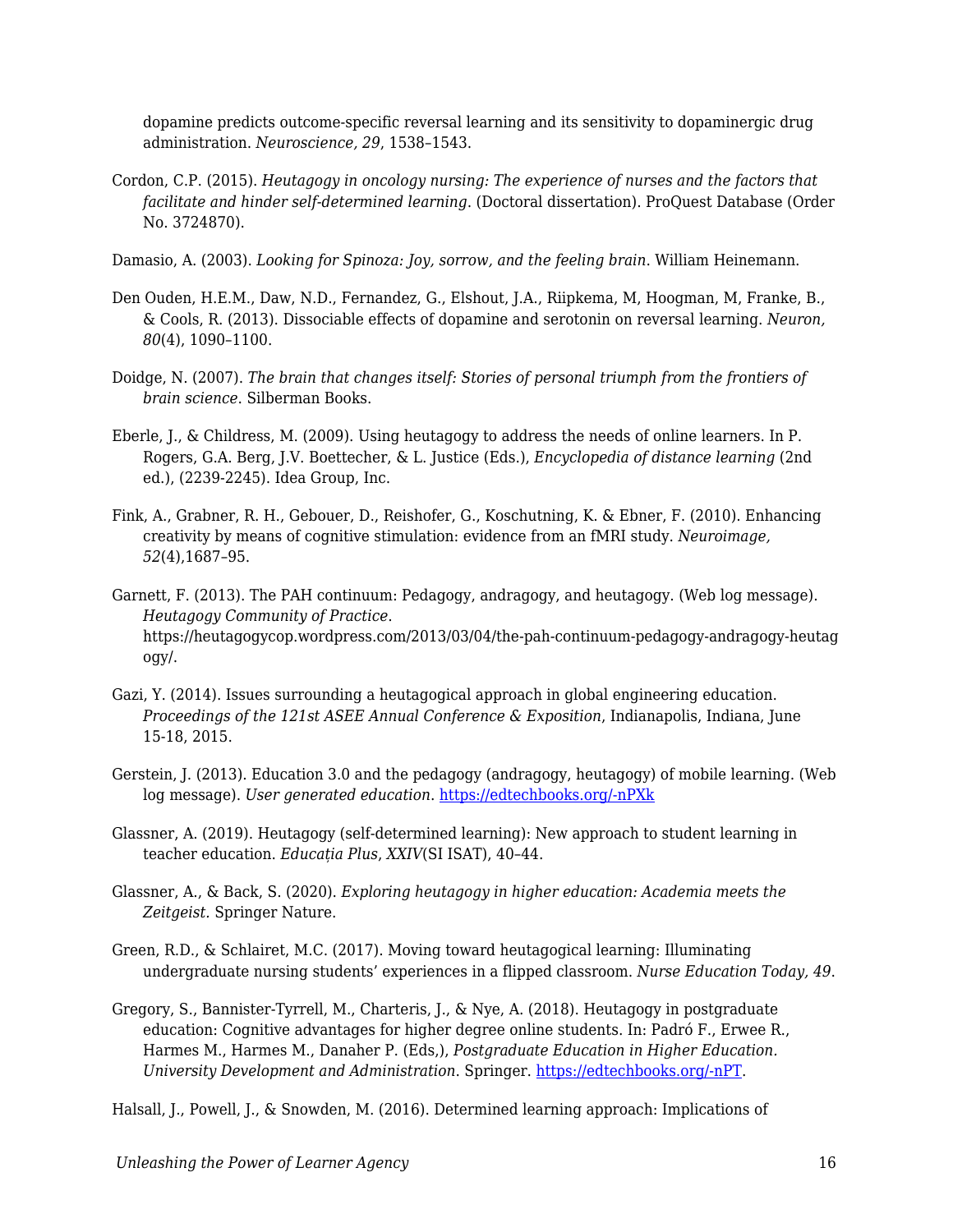heutagogy society-based learning. *Cogent Social Sciences, 2*(1). https://doi.org/10.1080/23311886.2016.1223904

- Hase, S. (2009). Heutagogy and e-learning in the workplace: Some challenges and opportunities. *Impact: Journal of Applied Research in Workplace E-learning, 1*(1), 43-52.
- Hase, S. (2014). Skills for the learner and learning leader in the 21st century. In L.M. Blaschke, C. Kenyon, & S. Hase (Eds.), *Experiences in self-determined learning* (pp. 99-110). USA: Amazon. https://uol.de/coer/announcements/free-oer-now-available-experiences-in-self-determined-learnin g
- Hase, S. (2016). Self-determined learning (heutagogy): Where have we come since 2000? *Southern Institute of Technology Journal of Applied Research, Special Edition*. https://www.sit.ac.nz/Portals/0/upload/documents/sitjar/Heutagogy%20-%20One.pdf.
- Hase, S., & Kenyon, C. (2000). *From andragogy to heutagogy*. UltiBase Articles. [https://edtechbooks.org/-vLnr.](https://epubs.scu.edu.au/gcm_pubs/99/)
- Hase, S.& Kenyon, C. (2007). Heutagogy: A child of complexity theory. *Complicity,* 41, 111-118. [https://edtechbooks.org/-UyaW.](http://www.complexityandeducation.ualberta.ca/COMPLICITY4/Complicity4_TOC.htm)
- Hayworth, R. (2016). Personal learning environments: A solution for self-directed learners. *TechTrends, 60*(4), 359-364. doi: https://doi.org/10.1007/s11528-016-0074-z.
- Hennig, J.A., Oby, E.R., Golub, M.D., Bahureksa, L.A., Sadtler, P.T., Quick, K.M., Ryu, S.I., Tyler-Kabara, E.C., Batista, A.P., Chase, S.M., & Yu, B.M. (2021). Learning is shaped by abrupt changes in neural engagement. *Natural Neurosci*ence. [https://edtechbooks.org/-rsH](https://doi.org/10.1038/s41593-021-00822-8)
- Hexom, D., & Marlaire, C. (2013). Does heutagogy equate to iLearning for faculty in higher education? *Proceedings of the International Conference on Infocomm Technologies in Competitive Strategies (ICT)*. Global Science and Technology Forum, 148.
- Hicks, A., & Sinkinson, C. (2015). Critical connections: Personal learning environments and information literacy. *Research in Learning Technology, 23*. doi: [https://edtechbooks.org/-fBsD.](http://dx.doi.org/10.3402/rlt.v23.21193)
- Hurley, J. & Neilson, G. (2013). Heutagogy's role in the evolving development of practice-based learning in undergraduate nurse education. In S. Hase & C. Kenyon (Eds.), Self-determined learning: Heutagogy in action, 19-38. Bloomsbury
- Immordino-Yang, M. (2016). *Emotions, learning and the brain: Exploring the educational implications of affective neuroscience*. Norton and Company Inc.
- Immordino-Yang, M., & Damasio, A. (2007). We feel, therefore we learn: The relevance of affective and social neuroscience to education. *Mind, Brain, and Education, 1*(1), 3-10. doi:10.1111/j.1751- 228X.2007.00004.x
- Ingleton, J. (1999). Emotion in learning: a neglected dynamic, paper presented at the *Higher Education Research and Development Society of Australasia (HERDSA) Annual International Conference*, Melbourne, Australia, 12–15 July. http://www.herdsa.org.au/wp-content/uploads/conference/1999/pdf/Ingleton.PDF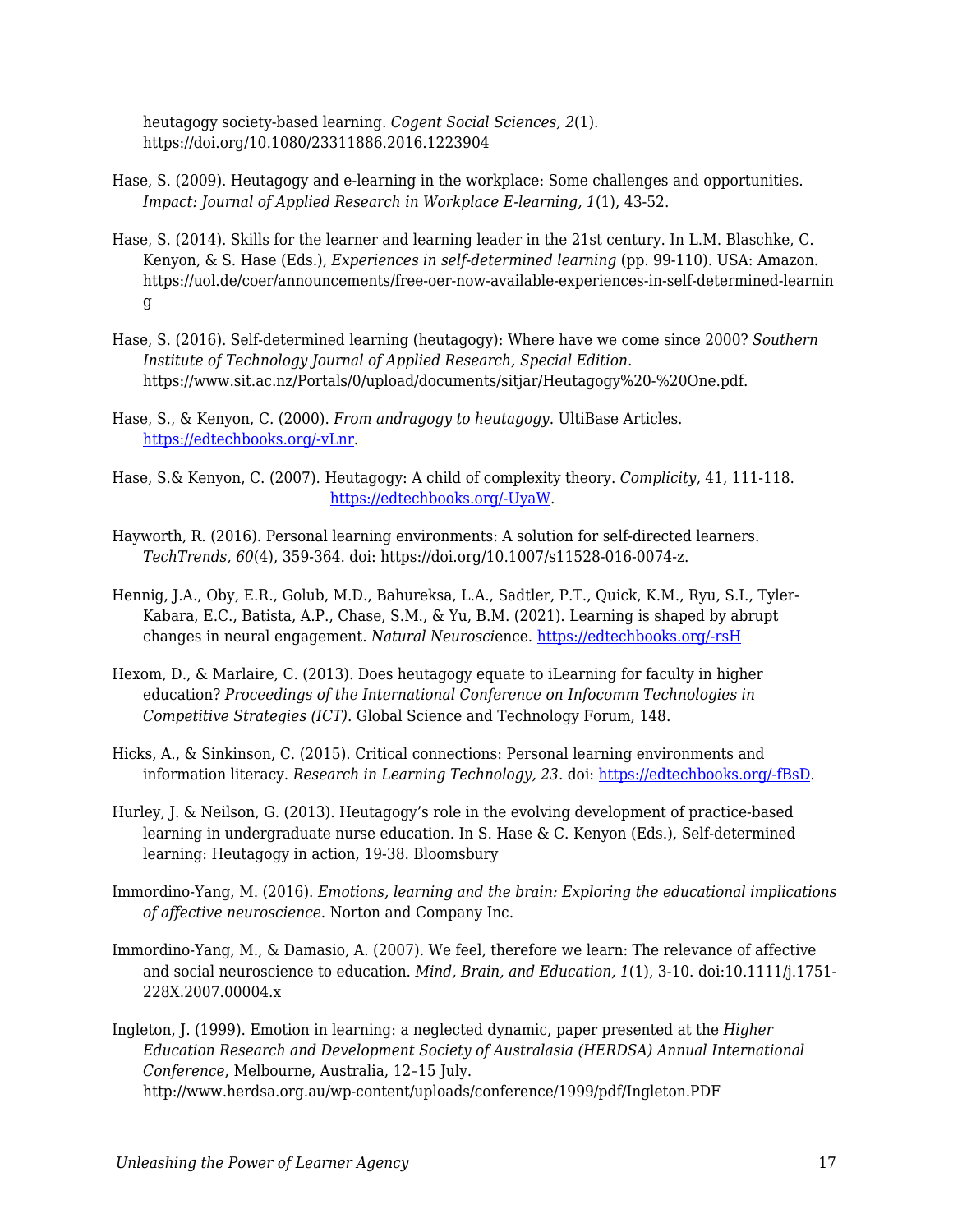Ionesco, E. (1969). *Découvertes.* Skira pp. 35–36.

- Jaakkola, M. (2015). Teacher heutagogy in the network society: A framework for critical reflection. In P. Jandric, & D. Boras (Eds.), *Critical learning in digital networks* (pp. 163-178). Springer International Publishing.
- Jones, C., Penaluna, K., & Penaluna, A. (2019). The promise of andragogy, heutagogy and academagogy to enterprise and entrepreneurship education pedagogy. *Education + Training, 61*(9), 1170–1186. https://doi.org/10.1108/ET-10-2018-0211
- Jung-Beeman, M., Bowden, E.M., Haberman, J., Frymiare, J.L., Arambel-Liu, S., Greenblatt, R., Reber, P.J., & Kounios, J.. (2004). Neural activity when people solve verbal problems with insight. *PLoS Biol, 2*(4), e97.
- Junco, R., Heiberger, G., & Loken, E. (2010). The effect of Twitter on college student engagement and grades. *Journal of Computer Assisted Learning*. doi: 10.1111/j.1365- 2729.2010.00387.x.
- Kanwar, A.S., Balasubramanian, K., & Umar, A. (2013). Lifelong learning in South Africa. *International Journal of Continuing Education & Lifelong Learning, 5*(2), 17-39.
- Kenyon, C., & Hase, S. (2010). Andragogy and heutagogy in postgraduate work. In T. Kerry (Ed.), *Meeting the challenges of change in postgraduate education* (pp 165-178). Continuum Press.
- Khaneman, D. (2011). *Thinking fast: Thinking slow*. Penguin.
- King, A. (1993). From sage on the stage to guide on the side. *College Teaching,41*(1), 30-35.
- Kung-Teck, W., & Yeop, M. A. (2019). Modelling the factor influencing the implementation of mobileheutagogical practices among teachers: An application of invariance multi-group structural model. *International Journal of Learning, Teaching and Educational Research, 18*, 1-16. https://doi/10.26803/ijlter.18.12.1
- Luckin, R., Clark, W., Garnett, F., Whitworth, A., Akass, J., Cook, J., Day, P., Ecclesfield, E., Hamilton, T., & Robertson, J. (2010). Learner-generated contexts: A framework to support the effective use of technology for learning. In M. Lee & McLoughlin (Eds.), *Web 2.0-based e-learning: Applying social informatics for tertiary teaching,* pp. 70–84. Hershey: IGI Global, 2010.
- Mann, S., Glenys, K., Ellis, K. & Franklin, T. (2018). Self-determined computing education: An independent learning pathway approach in *2018 International Conference on Learning and Teaching in Computing and Engineering (LaTICE) Proceedings*, 82–89. IEEE, 2018.
- Mann, S., Ker, G., & O'Brien, R. (2017). Designing for heutagogy: An independent learning pathway approach. *Scope (Flexible Learning), 2*.
- Macdiarmid, R., Winnington, R., Cochrane, T. & Merrick, E. (2021). Using educational design research to develop authentic learning for graduate entry nursing students in New Zealand. *Nurse Education in Practice, 51,* 102965-. doi:10.1016/j.nepr.2021.102965
- Maykut, C., Wilkd, C., & May, N. (2019). Heutagogy: Enacting caring science practices. *International Journal of Caring Sciences, 12*(11), 11-17. https://bit.ly/2VN7BTm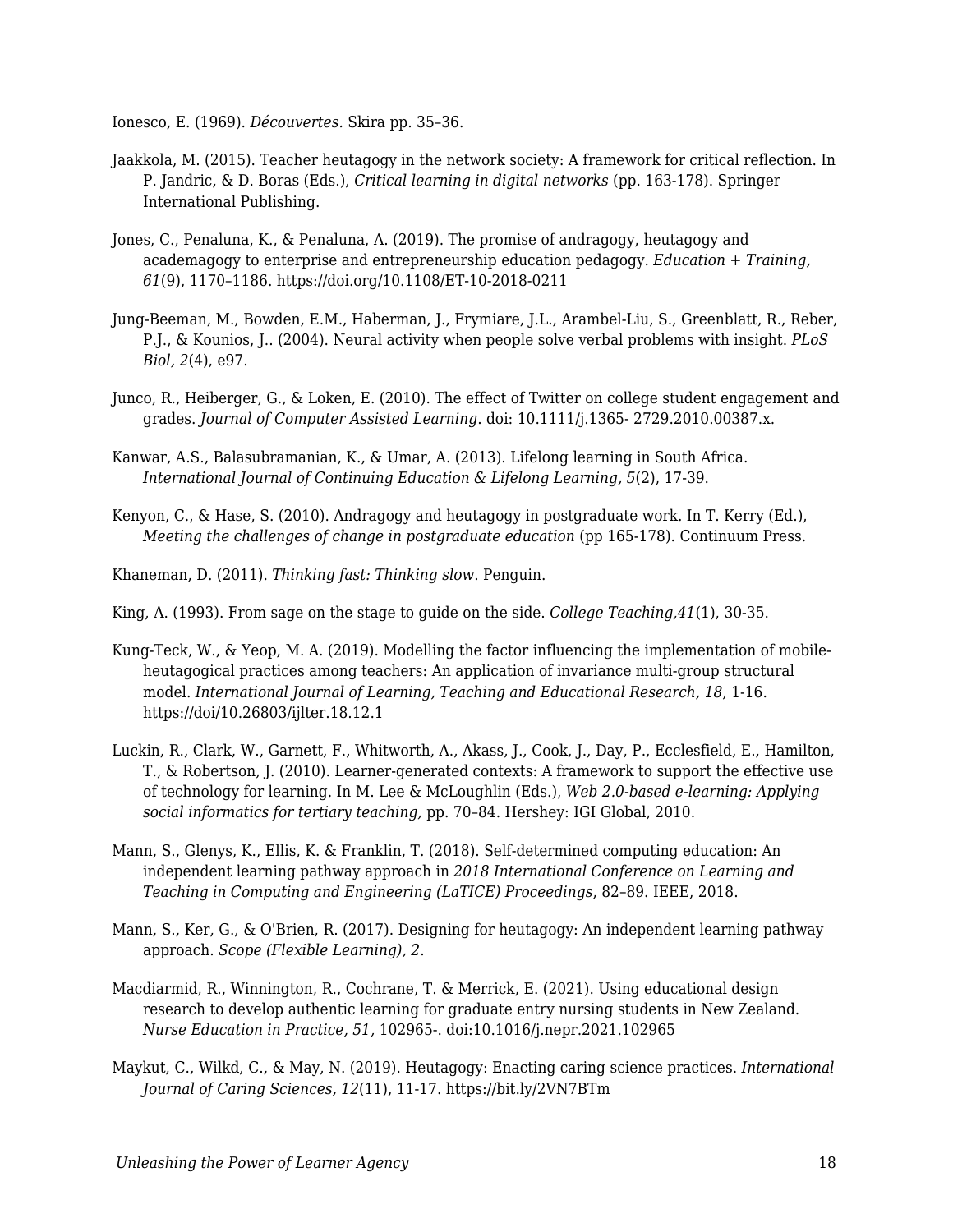- McAuliffe, M.B., Hargreaves, D.J., Winter, A.J., & Chadwick, G. (2009). Does pedagogy still rule? *Australasian Journal of Engineering Education, 15*(1), 13-18. doi: 10.1080/22054952.2009.11464018
- Mcnamara, C. G., Tejero-Cantero, Á, Trouche, S., Campo-Urriza, N., & Dupret, D. (2014). Dopaminergic neurons promote hippocampal reactivation and spatial memory persistence. *Nature Neuroscience, 17*(12), 1658-1660. doi:10.1038/nn.3843.
- Mohammad, S., Cher Siang, T., Osman, S., Jamaluddin, N.Y., Mohamed Alfu, N.A., & Yeong Huei, L. (2019). A proposed heutagogy framework for structural steel design in civil engineering curriculum. *International Journal of Emerging Technologies in Learning*, *14*(24), 96–105. [https://edtechbooks.org/-aLC.](https://doi.org/10.3991/ijet.v14i24.12091)
- Mohd Tajudin, N., Ashikin Suhaimi, N., Adnan, M., & Puteh, M. (2020). Promoting transformative mathematical learning zhrough heutagogy, paragogy and cybergogy approaches. *Palarch's Journal of Archaeology Of Egypt/Egyptology, 17*(10), 481-497.
- Moore, R.L. (2020). Developing lifelong learning with heutagogy: contexts, critiques, and challenges. *Distance Education, 41*(3), 381-401. doi: [10.1080/01587919.2020.1766949](https://doi.org/10.1080/01587919.2020.1766949)
- Msila, V., & Setlhako, A. (2012). Teaching (still) matters: Experiences on developing a heutagogical online module at UNISA. *1*(2), 65-71. http://www.sciencedirect.com/science/article/pii/S1877042812053785.
- Narayan, V., & Herrington, J. (2014). Towards a theoretical mobile heutagogy framework. *Proceedings asciilite 2014*. Dunedin, New Zealand (pp. 150-160). http://ascilite.org/conferences/dunedin2014/files/fullpapers/138-Narayan.pdf.
- Narayan, V., Narayan, V., Herrington, J., Teras, H., & Cochrane, T. (2017). *The mobilised learner: Heutagogy and mobile social media*. [https://edtechbooks.org/-BuEr](http://researchrepository.murdoch.edu.au/id/eprint/36991/)
- Narayan, V., Herrington, J., & Cochrane, T. (2019). Design principles for heutagogical learning: Implementing student-determined learning with mobile and social media tools. *Australasian Journal of Education Technology, 35*(3), 86–101.
- Nkuyubwatsi, B., & English, R. (2016). The outcome of constructive alignment between open educational services and learners' needs, employability and capabilities development: Heutagogy and transformative migration among underprivileged learners in Rwanda. *Cogent Education, 3*. doi: 1198522. 10.1080/2331186X.2016.1198522.
- Northcote, M.T., & Boddey, C. (2014). Using the self-determined learning principles of heutagogy to support academic staff who are learning to teach online. *Education Conference Papers*. Paper 9. [https://edtechbooks.org/-Yeh](https://research.avondale.edu.au/edu_conferences/9/).

O'Brien, E., Hamburg, I., & Southern, M. (2019). Using technology oriented problem based learning to support global workplace learning in V. Hammler & S.V. Palsole (eds). *Global workplace learning*, Wiley.

Oliver, E. (2015). Alternative assessment to enhance theological education. *HTS Teologiese Studies/Theological Studies, 71*(3), 1-10.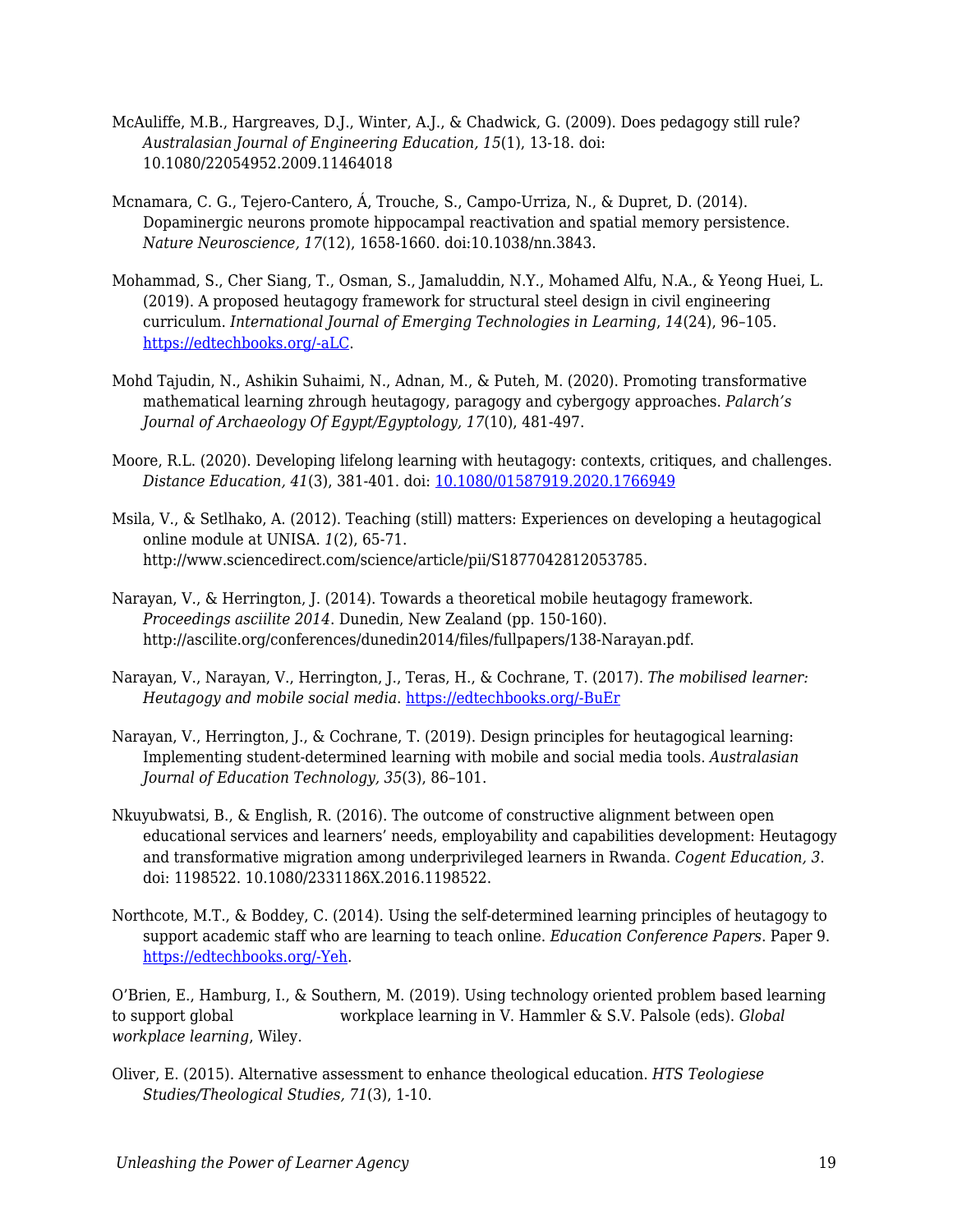- Oliver, E. (2016). A move towards heutagogy to empower theology students. *HTS Teologiese Studies/Theological Studies*. doi: [https://edtechbooks.org/-zodw.](http://dx.doi.org/10.4102/hts.v72i1.3394)
- Oprean, C., Kifor, C. C., Barbat, B. E., Brasoveanu, A., & Fabian, R. D. (2010). Bounded rationality in computer science curricula. *FECS*, 135-140.
- Preece, A.S., & Hamed, P.K. (2020). Andra-heutagogy: A new approach for teacher training. *International Journal of Education and Pedagogy, 2*, 98-105.
- Price, D. (2014). Heutagogy and social communities of practice: Will self-determined learning rewrite the script for educators? In L.M. Blaschke, C. Kenyon, & S. Hase (Eds.), *Experiences in selfdetermined learni*ng (pp. 111-118). Amazon. https://uol.de/coer/announcements/free-oer-now-available-experiences-in-self-determined-learnin g
- Richardson, L. P., McGowan, C. G., & Styger, L. E. J. (2017). Heutagogy: An updated approach to Masters Education. *Excellence in Services 20th International Conference* (pp. 703-718). Emerald
- Ridden, J. (2014). Professional performance appraisal: From ticking the boxes to heutagogy. In L. M Blaschke, C. Kenyon & S. Hase (Eds.) *Experiences in self-determined learning,* 119-126. USA: Amazon. https://uol.de/coer/announcements/free-oer-now-available-experiences-in-self-determined-learnin g
- Sagarin, B. J., Cialdini, R. B., Rice, W. E., & Serna, S. B. (2002). Dispelling the illusion of invulnerability: the motivations and mechanisms of resistance to persuasion. *Journal of Personality and Social Psychology, 83*(3), 526.
- Schlairet, M. C., Green, R., & Benton, M. J. (2014). The flipped classroom: Strategies for an undergraduate nursing course. *Nurse Educator, 39*(6), 321-325.
- Schwartz, J.M., Stapp, H.P. & Beuregard, M. (2005). *Quantum physics in neuroscience and psychology: A neurophysical model of mind–brain interaction*. Phil. Trans. R. Soc. B, 360, 1309–1327.
- Snowden, M., & Halsall, J. (2017). Exploring the application of a self-determined approach to learning. *International Journal of Innovation and Learning*, *22*(3), 293-303. http://eprints.hud.ac.uk/id/eprint/33555.
- Sousa, D. (2011). *How the brain learns*. Corwin Press
- Stahl, S. M. (2002). Neurotransmission of cognition, part 2. Selective NRIs are smart drugs: Exploiting regionally selective actions on both dopamine and norepinephrine to enhance cognition. *Journal of Clinical Psychiatry, 64*(2), 110-111.
- Sumara, D.J. & Davis, B. (1997). Enactivist theory and community learning: toward a complexified understanding of action research. *Educational Action Research, 5*(3), 403–422.
´
- Tay, B. H., & Hase, S. (2004). Role of action research in workplace PhDs. *Research in Action Learning and Action Research Journal (ALAR). 9*(1), 81-92.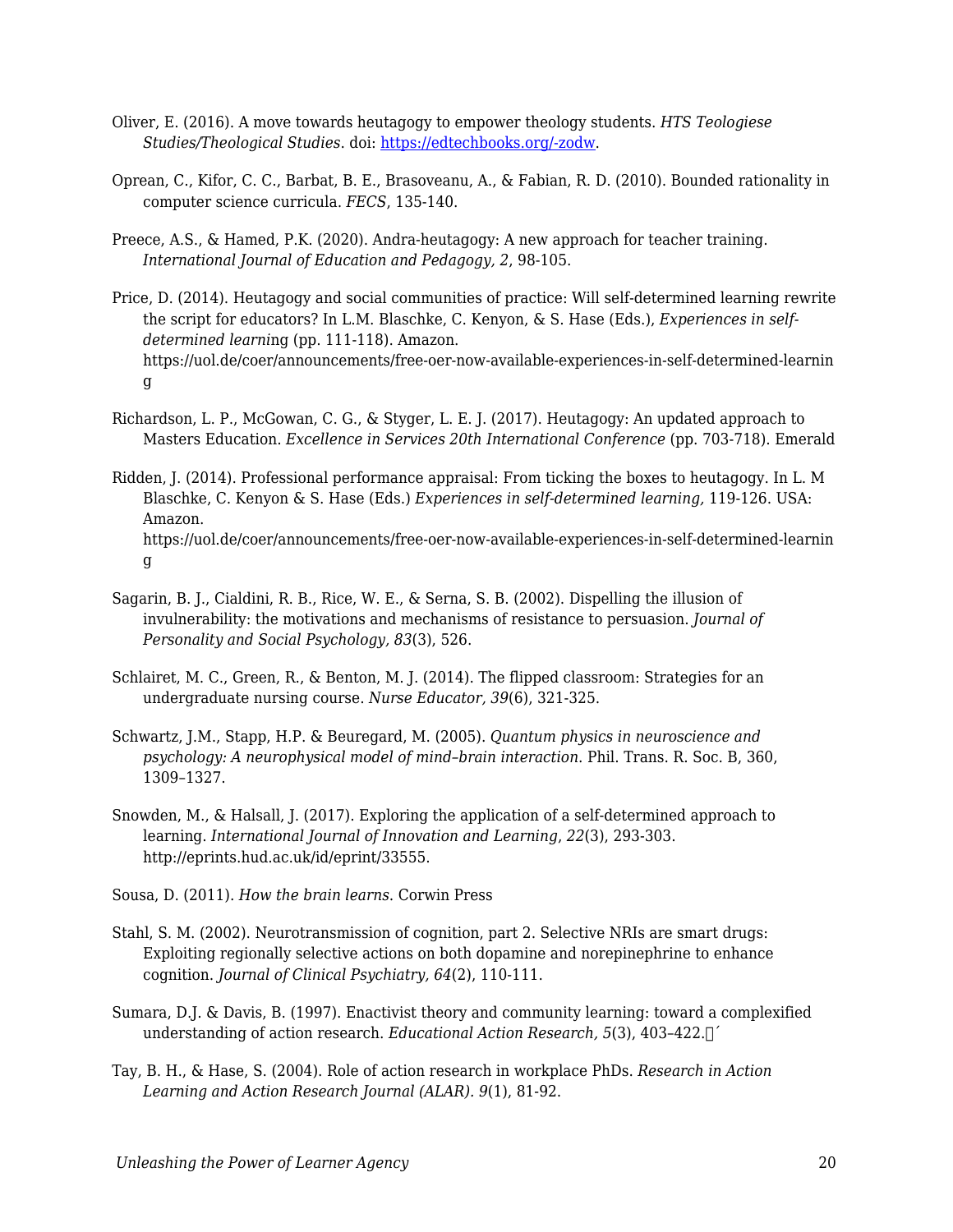- Tay, B. H., & Hase, S. (2010), Lemmas for Action Research. *Research in Action Learning and Action Research Journal (ALAR), 16*(2), 3-33.
- Tormala, Z. L., & Petty, R. E. (2002). What doesn't kill me makes me stronger: The effects of resisting persuasion on attitude certainty. *Journal of Personality and Social Psychology, 83*, 1298-1313.
- Wark, N. (2018). *Shifting paradigms: A critical pragmatic evaluation of key factors affecting learnerempowered emergent technology integration.* Dissertation. Athabasca University. [https://edtechbooks.org/-kgj](https://dt.athabascau.ca/jspui/bitstream/10791/274/4/NorineWarkFinal.pdf).

Willis, J. (2006*). Research-based strategies to ignite student learning: Insights from a neurologist and classroom teacher.* ASCD.

- Wilmott, G., & Barry, C. (2002). How does learning best occur in VET? What is some of the emerging thinking about VET pedagogy? Paper presented for *NSW TAFE Commission Directors Strategic Directions Workshop,* Sydney, November 8, 2002.
- Wong, K.-T., Abdullah, N., & Hamdan, A. (2020). Mobile-heutagogical practices among student teachers: Its pedagogical affordances and challenges. *International Journal of Interactive Mobile Technologies (iJIM), 14*, 130-143. [https://edtechbooks.org/-qsvi.](https://doi/10.3991/ijim.v14i02.11819)https://uol.de/coer/announcements/free-oer-now-available-experienc es-in-self-determined-learning

<span id="page-20-0"></span>[\[1\]](#page-10-0) A detailed description of methodologies that support self-determined learning can be found here: https://learnlife.com/alliance/methodologies